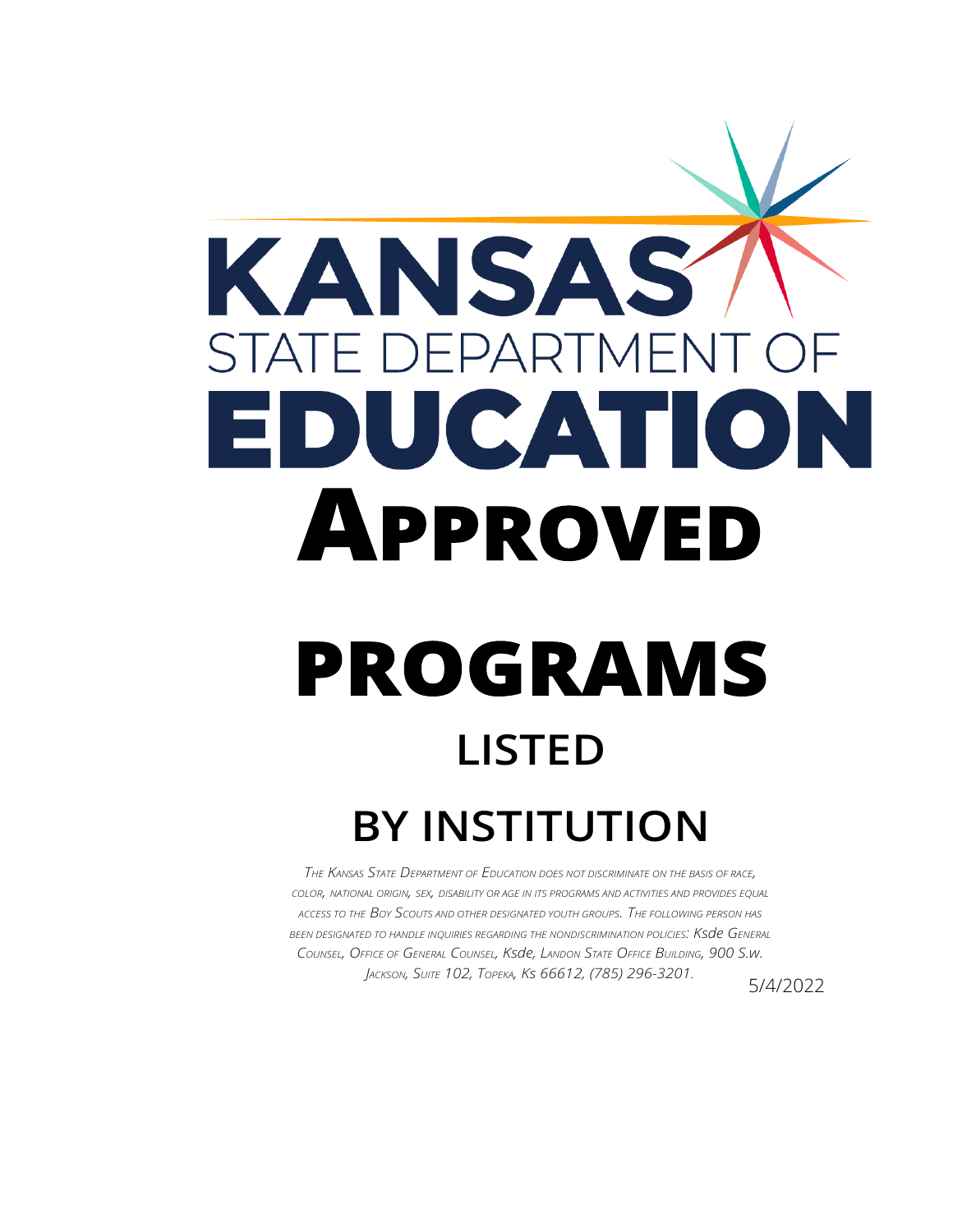| <b>Baker University</b><br>8th and Grove, P.O. Box 65<br>Baldwin City, KS 66006-0065<br>http://www.bakeru.edu |                                                            |  |
|---------------------------------------------------------------------------------------------------------------|------------------------------------------------------------|--|
| <b>Institution Head</b>                                                                                       | <b>Advanced Programs Contact Person</b>                    |  |
| Dr. Lynne Murray, President                                                                                   | Dr. Phyllis Chase, Advanced Programs                       |  |
| 785-594-6451 Ext. 311<br>Fax 785-594-2522                                                                     | Fax                                                        |  |
| E-Mail                                                                                                        | E-Mail<br>Phyllis.chase@bakeru.edu                         |  |
| Unit Head                                                                                                     | Licensure Officer                                          |  |
| Dr. Verneda Edwards, Interim Dean                                                                             | Ms. Renee Linder, Licensure Officer                        |  |
| School of Education<br>913-344-1227                                                                           | School of Education<br>785-594-4502<br>785-594-8363<br>Fax |  |
| Fax<br>vedwards@bakeru.edu<br>E-Mail                                                                          | Renee.Linder@bakeru.edu<br>E-Mail                          |  |
| <b>Teacher Education Contact Person</b>                                                                       | <b>Additional Contact Person</b>                           |  |
| Dr. Charlsie Prosser, Chair                                                                                   | Director, Assessment<br>Dr. Pam Best                       |  |
| Department of Education                                                                                       | SOE & SPGS                                                 |  |
| 785.594.4593<br>Fax                                                                                           | 913.344.1249<br>Fax                                        |  |
| E-Mail<br>Charlsie.prosser@bakeru.edu                                                                         | pbest@bakeru.edu<br>E-Mail                                 |  |
| Biology (I, 6-12)                                                                                             | Building Leadership (A, PreK-12)                           |  |
| Building Leadership (A, PreK-12 (DLL+))                                                                       | Business (1, 6-12)                                         |  |
| Chemistry $(1, 6-12)$                                                                                         | District Leadership (A, PreK-12)                           |  |
| Elementary (I, K-6)                                                                                           | English Language Arts (I, 5-8)                             |  |
| English Language Arts (I, 6-12)                                                                               | Health (I, PreK-12)                                        |  |
| High Incidence (Adaptive) (A, K-6, 5-8, 6-12)                                                                 | History, Government, and Social (I, 6-12)<br>Studies       |  |
| Mathematics (I, 5-8)                                                                                          | Mathematics (I, 6-12)                                      |  |
| Music (I, PreK-12)                                                                                            | Music, Instrumental (I, PreK-12)                           |  |
| Music, Vocal (I, PreK-12)                                                                                     | Physical Education (I, PreK-12)                            |  |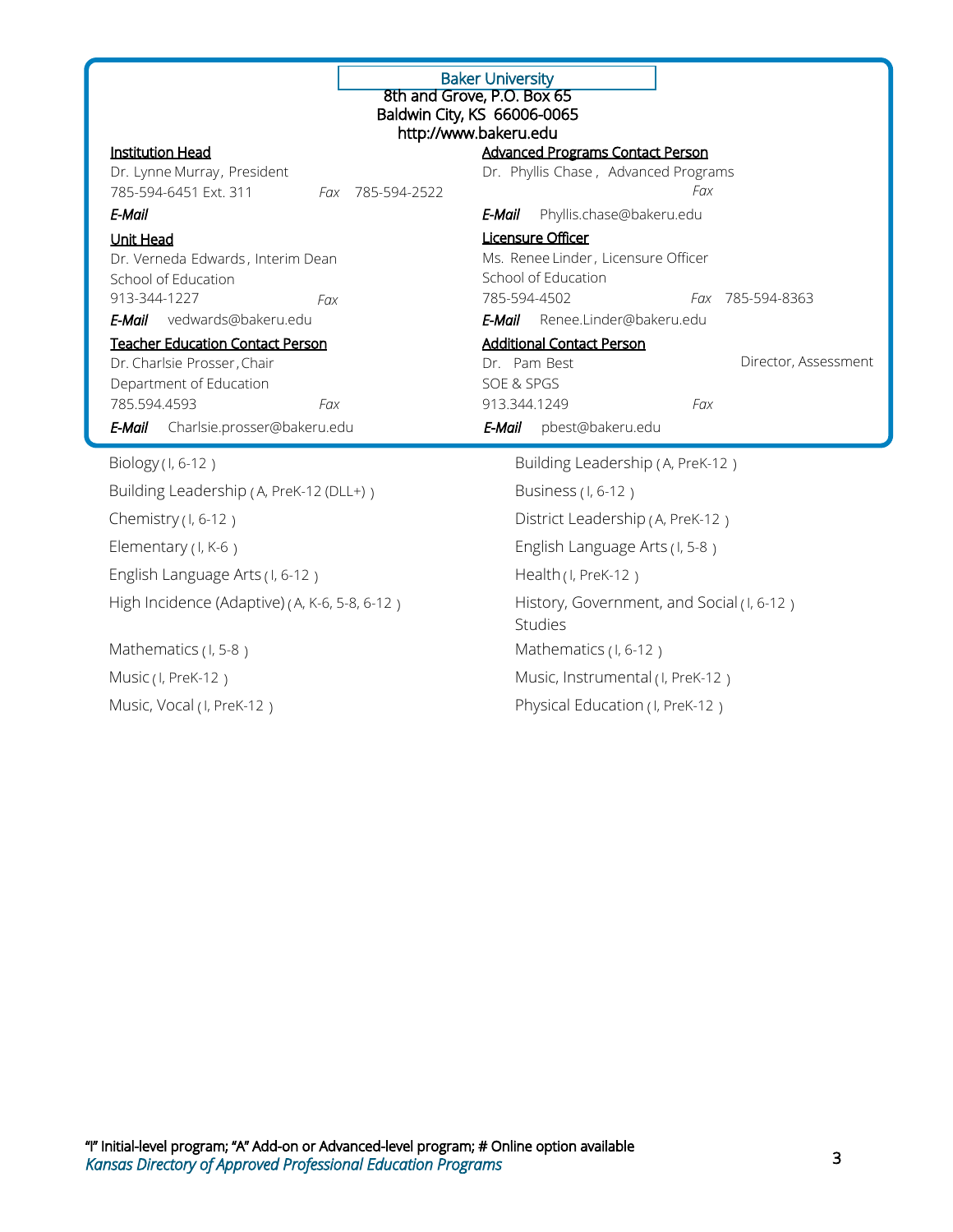| <b>Barclay College</b><br>607 N. Kingman<br>Haviland, KS 67059<br>http://www.barclaycollege.edu/ |                                                   |  |  |
|--------------------------------------------------------------------------------------------------|---------------------------------------------------|--|--|
| Institution Head                                                                                 | <b>Advanced Programs Contact Person</b>           |  |  |
| Dr. Royce Frazier, President                                                                     |                                                   |  |  |
| 316-862-5252<br><i>Fax</i> 316-862-5403                                                          | Fax                                               |  |  |
| <b>E-Mail</b> royce.frazier@barclaycollege.edu                                                   | E-Mail                                            |  |  |
| Unit Head                                                                                        | Licensure Officer                                 |  |  |
| Dr. Chelle Leininger, Chair                                                                      | Dr. Chelle Leininger, Licensure Officer           |  |  |
| Department of Teacher Education                                                                  | Department of Teacher Education                   |  |  |
| 620-862-5252<br>Fax                                                                              | 620-862-5252<br>Fax                               |  |  |
| <b>E-Mail</b> chelle.leininger@barclaycollege.edu;                                               | <b>E-Mail</b> chelle.leininger@barclaycollege.edu |  |  |
| <u> Teacher Education Contact Person</u>                                                         | <b>Additional Contact Person</b>                  |  |  |
| Dr. Chelle Leininger, Chair                                                                      |                                                   |  |  |
| Department of Teacher Education                                                                  |                                                   |  |  |
| 620-862-5252<br>Fax                                                                              | Fax                                               |  |  |
| chelle.leininger@barclaycollege.edu<br>E-Mail                                                    | E-Mail                                            |  |  |

Elementary (I, K-6)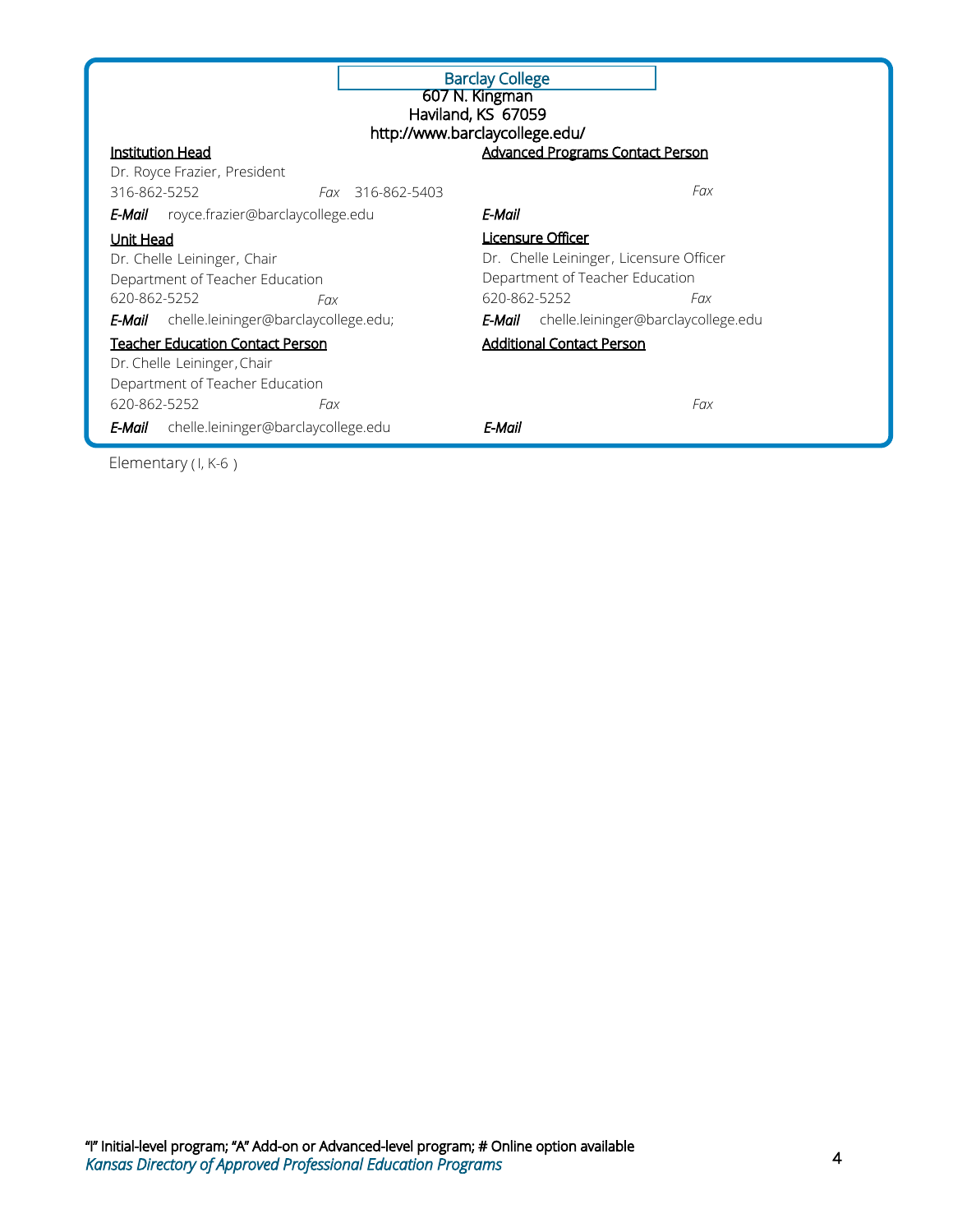| <b>Benedictine College</b><br>1020 N. 2nd<br>Atchison, KS 66002<br>http://www.benedictine.edu/ |                                          |  |  |
|------------------------------------------------------------------------------------------------|------------------------------------------|--|--|
|                                                                                                | <b>Advanced Programs Contact Person</b>  |  |  |
| <b>Institution Head</b><br>Dr. Stephen Minnis, President                                       | Dr. Christi Adams, Chair                 |  |  |
| 913-367-5340 x2400<br>Fax 913-367-6324                                                         | 913.360.7387<br>Fax                      |  |  |
| bcpres@benedictine.edu<br>E-Mail                                                               | cadams@benedictine.edu<br>E-Mail         |  |  |
|                                                                                                | <b>Licensure Officer</b>                 |  |  |
| <b>Unit Head</b>                                                                               | Ms. Helen Schwinn, Licensure Officer     |  |  |
| Dr. Christi Adams, Chair<br>School of Education                                                | School of Education                      |  |  |
| 913.360.7387<br>Fax                                                                            | 913.360.7385<br>Fax 913-360-7301         |  |  |
| <b>E-Mail</b> cadams@benedictine.edu                                                           | E-Mail<br>hschwinn@benedictine.edu       |  |  |
| <b>Teacher Education Contact Person</b>                                                        | <b>Additional Contact Person</b>         |  |  |
| Dr. Christi Adams, Chair                                                                       |                                          |  |  |
| School of Education                                                                            |                                          |  |  |
| 913.360.7387<br>Fax                                                                            | Fax                                      |  |  |
| E-Mail cadams@benedictine.edu                                                                  | E-Mail                                   |  |  |
| Art (I, PreK-12)                                                                               | Biology (I, 6-12)                        |  |  |
| Building Leadership (A, PreK-12)                                                               | Chemistry (I, 6-12)                      |  |  |
| Elementary $(1, K-6)$                                                                          | English Language Arts (I, 6-12)          |  |  |
| Foreign Language-French (I, PreK-12)                                                           | Foreign Language-Spanish (I, PreK-12)    |  |  |
| Health (I, PreK-12)                                                                            | High Incidence (Adaptive) (A, K-6, 6-12) |  |  |
| History, Government, and Social (I, 6-12)<br>Studies                                           | Mathematics (I, 6-12)                    |  |  |
| Music (I, PreK-12)                                                                             | Physical Education (I, PreK-12)          |  |  |
| Physics (1, 6-12)                                                                              |                                          |  |  |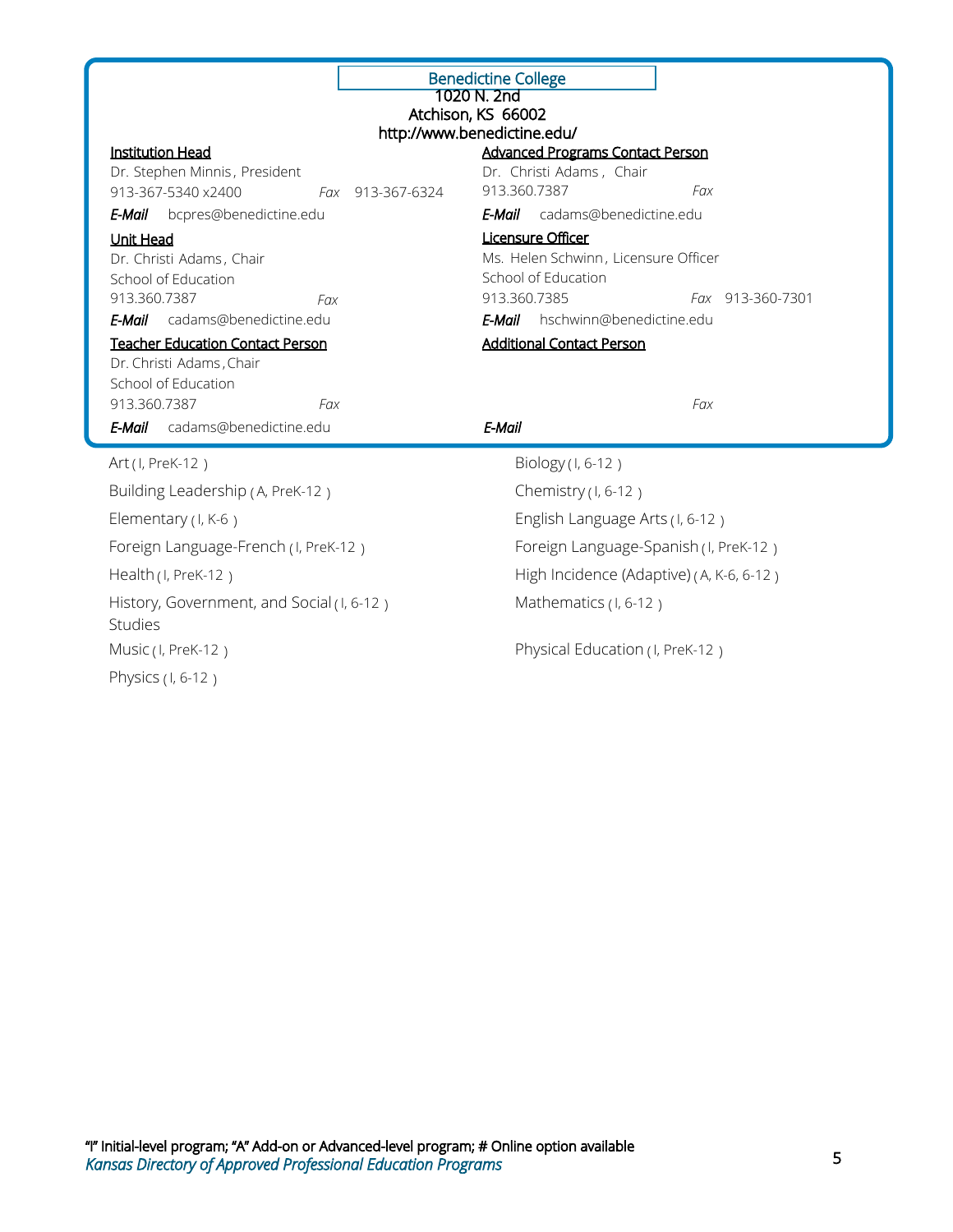| <b>Bethany College</b><br>335 E. Swensson St.<br>Lindsborg, KS 67456<br>http://www.bethanylb.edu                                                                                                                                                                                              |                                                                                                                                                                                                |  |
|-----------------------------------------------------------------------------------------------------------------------------------------------------------------------------------------------------------------------------------------------------------------------------------------------|------------------------------------------------------------------------------------------------------------------------------------------------------------------------------------------------|--|
| <b>Institution Head</b><br>Dr. Elizabeth Mauch, President<br>785-227-3311 x8101<br>785-227-2004<br>Fax<br>E-Mail                                                                                                                                                                              | <b>Advanced Programs Contact Person</b><br>Dr, Gretchen Norland, Chair<br>785-227-3380 x8300<br>Fax<br>norlandg@bethanylb.edu<br>E-Mail                                                        |  |
| <b>Unit Head</b><br>Dr, Gretchen Norland, Chair<br>Department of Education<br>785-227-3380 x8300<br>785-227-2860<br>Fax<br>norlandg@bethanylb.edu<br>E-Mail<br><b>Teacher Education Contact Person</b><br>Dr, Gretchen Norland, Chair<br>Department of Education<br>785-227-3380 x8300<br>Fax | Licensure Officer<br>Mrs Kelley Menke, Licensure and Placement<br>Department of Education<br>785-227-3380 x 8054<br>Fax<br>menkeke@bethanylb.edu<br>E-Mail<br><b>Additional Contact Person</b> |  |
| norlandg@bethanylb.edu<br>E-Mail                                                                                                                                                                                                                                                              | Fax<br>E-Mail                                                                                                                                                                                  |  |
| Art (I, PreK-12)                                                                                                                                                                                                                                                                              | Biology (I, 6-12)                                                                                                                                                                              |  |
| Business (1, 6-12)                                                                                                                                                                                                                                                                            | Chemistry $(1, 6-12)$                                                                                                                                                                          |  |
| Elementary $(I, K-6)$                                                                                                                                                                                                                                                                         | English for Speakers of Other (A, K-6, 6-12)<br>Languages                                                                                                                                      |  |
| English Language Arts (I, 6-12)                                                                                                                                                                                                                                                               | Health (I, PreK-12)                                                                                                                                                                            |  |
| High Incidence (Adaptive) (A, K-6, 6-12, PreK-12)                                                                                                                                                                                                                                             | History, Government, and Social (I, 6-12)<br><b>Studies</b>                                                                                                                                    |  |
| Mathematics (I, 6-12)                                                                                                                                                                                                                                                                         | Music, Instrumental (I, PreK-12)                                                                                                                                                               |  |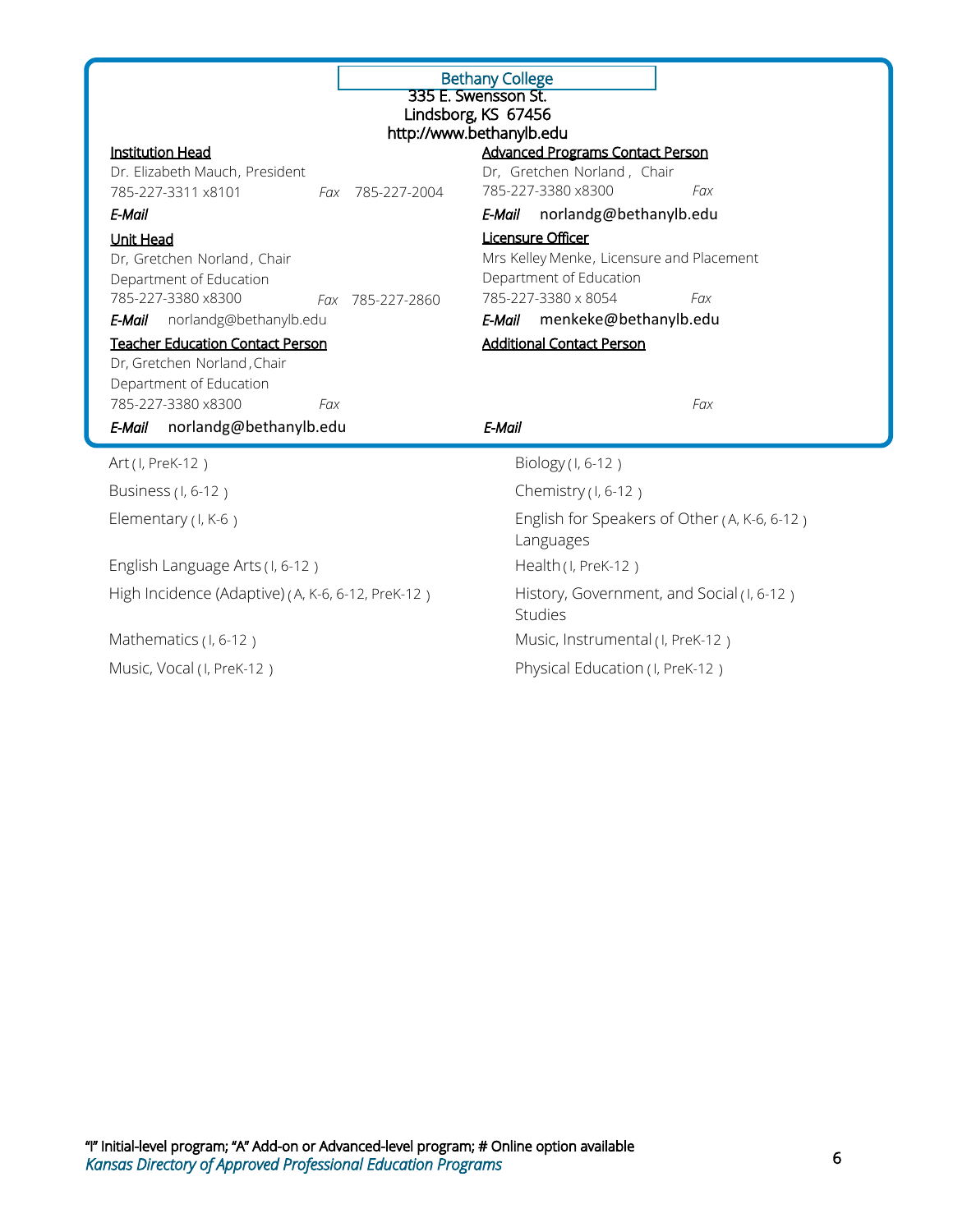| <b>Bethel College</b><br>300 E. 27th<br>North Newton, KS 67117                                                       |                  |                                                                                                                                          |                     |
|----------------------------------------------------------------------------------------------------------------------|------------------|------------------------------------------------------------------------------------------------------------------------------------------|---------------------|
|                                                                                                                      |                  | http://www.bethelks.edu                                                                                                                  |                     |
| <b>Institution Head</b><br>Dr. Jonathan Gering, President                                                            |                  | <b>Advanced Programs Contact Person</b><br>Dr. Allen Jantz, Director<br>316-284-5257                                                     | Fax 316-284-5260    |
| (318) 284-5241<br><b>E-Mail</b> jgering@bethelks.edu                                                                 | Fax 316-284-5863 | ajantz@bethelks.edu<br>E-Mail                                                                                                            |                     |
| Unit Head<br>Dr. Allen Jantz, Director<br>Teacher Education Department<br>316-284-5257<br>E-Mail ajantz@bethelks.edu | Fax 316-284-5260 | Licensure Officer<br>Dr. Allen Jantz, Licensure Officer<br>Teacher Education Department<br>316-284-5257<br>E-Mail<br>ajantz@bethelks.edu | Fax 316-284-5260    |
| <b>Teacher Education Contact Person</b><br>Dr. Doug Siemens, Director of<br>Teacher Education Department             |                  | <b>Additional Contact Person</b><br>Ms. Lisa Janzen Scott                                                                                | Associate Professor |
| 316-284-5256<br><b>E-Mail</b> dsiemens@bethelks.edu                                                                  | Fax 316-284-5260 | 316-284-5310<br>ljscott@bethelks.edu<br>E-Mail                                                                                           | Fax                 |
| Art (I, PreK-12)                                                                                                     |                  | Biology (I, 6-12)                                                                                                                        |                     |
| Chemistry $(1, 6-12)$                                                                                                |                  | Elementary $(1, K-6)$                                                                                                                    |                     |
| English Language Arts (I, 6-12)                                                                                      |                  | Health (I, PreK-12)                                                                                                                      |                     |
| High Incidence (Adaptive) (A, K-6, 6-12, PreK-12)                                                                    |                  | History, Government, and Social (I, 6-12)<br><b>Studies</b>                                                                              |                     |
| Mathematics (I, 6-12)                                                                                                |                  | Music (I, PreK-12)                                                                                                                       |                     |
| Physical Education (I, PreK-12)                                                                                      |                  | Speech/Theatre (I, 6-12)                                                                                                                 |                     |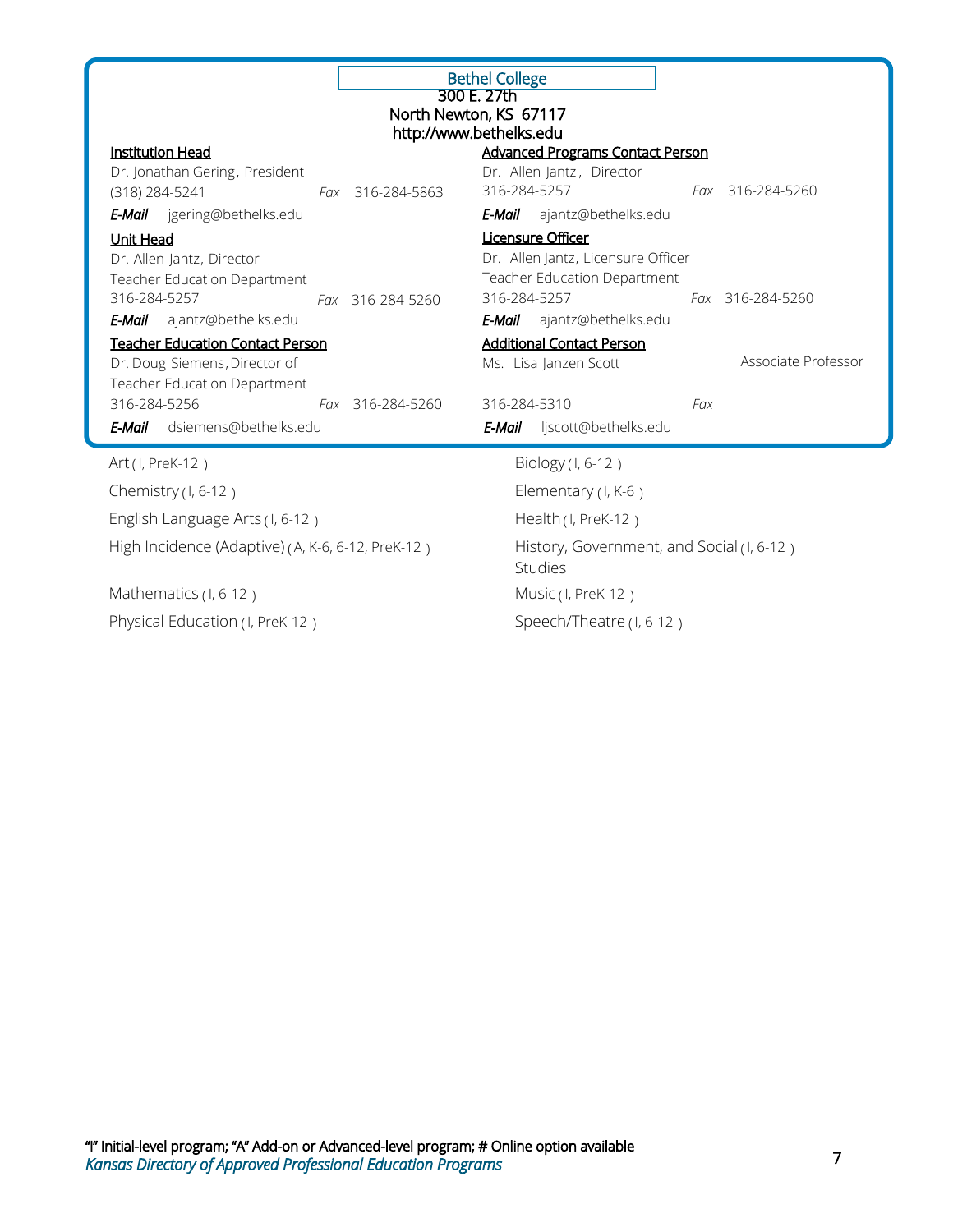| <b>Central Christian College</b><br>1200 S Main, PO Box 1403<br>McPherson, KS 67460<br>www.centralchristian.edu |                                                 |  |  |
|-----------------------------------------------------------------------------------------------------------------|-------------------------------------------------|--|--|
| <b>Institution Head</b>                                                                                         | <b>Advanced Programs Contact Person</b>         |  |  |
| Dr. Lenny Favara, President                                                                                     |                                                 |  |  |
| 620-241-0723<br><i>Fax</i> 620-241-6032                                                                         | Fax                                             |  |  |
| <b>E-Mail</b> Lenny.Favara@centralchristian.edu                                                                 | E-Mail                                          |  |  |
| Unit Head                                                                                                       | Licensure Officer                               |  |  |
| Mr. Steven Smith, Interim Chair                                                                                 | Mr. Steven Smith, Licensure Officer             |  |  |
| <b>Teacher Education</b>                                                                                        | Teacher Education                               |  |  |
| 620-241-0723 ext. 107<br>Fax 620-241-6032                                                                       | 620-241-0723 ext. 107 Fax 620-241-6032          |  |  |
| <b>E-Mail</b> steven.smith@centralchristian.edu                                                                 | <b>E-Mail</b> steven.smith@centralchristian.edu |  |  |
| <b>Teacher Education Contact Person</b>                                                                         | <b>Additional Contact Person</b>                |  |  |
| Mr. Steven Smith, Program                                                                                       | Mrs. Cathy Brown                                |  |  |
| Elementary Education                                                                                            |                                                 |  |  |
| 620-241-0723 ext. 107<br>Fax                                                                                    | 620-241-0723 x125<br>Fax                        |  |  |
| <b>E-Mail</b> steven.smith@centralchristian.edu                                                                 | cathy.brown@centralchristian.edu<br>E-Mail      |  |  |

Physical Education (I, PreK-12)

Elementary (I, K-6) The High Incidence (Adaptive) (A, K-6, 6-12, PreK-12)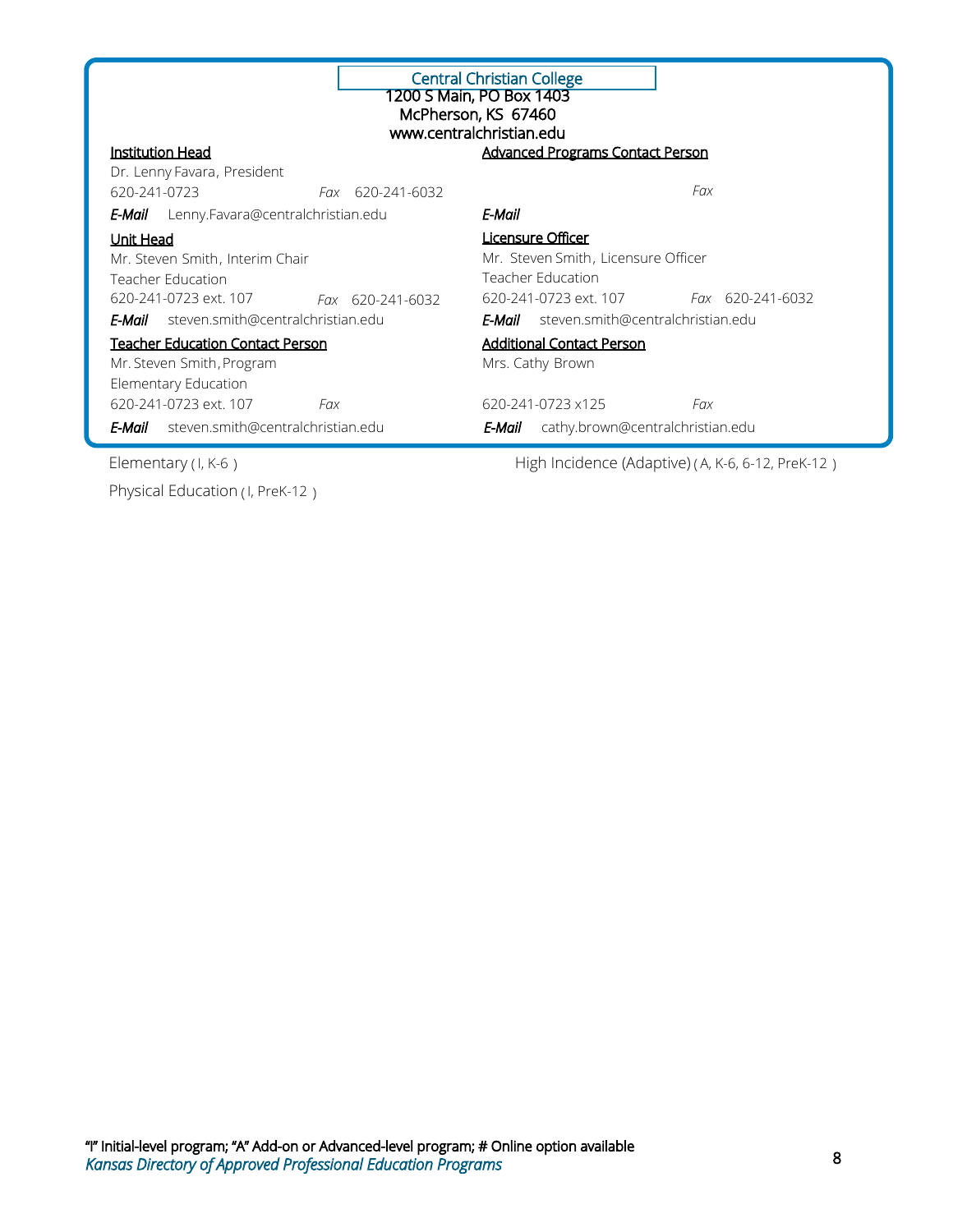|   | 1200 Commercial<br>Emporia, KS 66801<br>http://www.emporia.edu | <b>Emporia State University</b>                                                   |  |
|---|----------------------------------------------------------------|-----------------------------------------------------------------------------------|--|
|   | <b>Institution Head</b>                                        | <b>Advanced Programs Contact Person</b>                                           |  |
|   | Dr. Ken Hush, Interim President                                | Dr. Zeni Colorado-Resa, Associate Dean                                            |  |
|   | 620-341-5551<br>620-341-5553<br>Fax                            | 620-341-5829<br>Fax                                                               |  |
|   | khush@emporia.edu<br>E-Mail                                    | E-Mail jcolorad@emporia.edu                                                       |  |
|   | Unit Head<br>Dr. Joan Brewer, Dean                             | Licensure Officer<br>Ms. Andra Baldwin, Licensure Officer<br>The Teachers College |  |
|   | The Teachers College                                           |                                                                                   |  |
|   | 620-341-5367<br>Fax 620-341-5785                               | 620-341-5412<br>Fax 620-341-5785                                                  |  |
|   | E-Mail jbrewer@emporia.edu                                     | E-Mail abaldwin@emporia.edu                                                       |  |
|   | <b>Teacher Education Contact Person</b>                        | <b>Additional Contact Person</b>                                                  |  |
|   | Dr. Zeni Colorado-Resa, Associate<br>The Teachers College      | Director<br>Blair Falldine<br>Office of Field Placement & Licensure;              |  |
|   | 620-341-5829<br>Fax                                            | 620-341-5447<br>Fax                                                               |  |
|   | jcolorad@emporia.edu<br>E-Mail                                 | E-Mail<br>bfalldin@emporia.edu                                                    |  |
|   | Art (I, PreK-12)                                               | Biology (I, 6-12)                                                                 |  |
| # | Building Leadership (A, PreK-12)                               | Business (1, 6-12)                                                                |  |
|   | Chemistry $(1, 6-12)$                                          | District Leadership (A, PreK-12)<br>#                                             |  |
| # | Early Childhood Unified (A, B-Gr3)                             | Early Childhood Unified (I, B-Kdg)<br>#                                           |  |
|   | Earth and Space Science (I, 6-12)                              | Elementary $(1, K-6)$                                                             |  |
| # | Elementary (I, K-6 MS)                                         | English Language Arts (I, 5-8)                                                    |  |
|   | English Language Arts (I, 6-12)                                | Foreign Language-Spanish (I, PreK-12)                                             |  |
| # | Gifted (A, K-6, 6-12, PreK-12)                                 | Health (I, Pre-12)<br>#                                                           |  |
| # | High Incidence (Adaptive) (A, K-6, 6-12)                       | History, Government, and Social (I, 5-8)<br>Studies                               |  |
|   | History, Government, and Social (I, 6-12)<br><b>Studies</b>    | Library Media Specialist (A, PreK-12)                                             |  |
|   | Mathematics (I, 5-8)                                           | Mathematics (I, 6-12)                                                             |  |
|   | Music, Instrumental (I, PreK-12)                               | Music, Vocal (I, PreK-12)                                                         |  |
|   | Physical Education (I, PreK-12)                                | Physics (1, 6-12)                                                                 |  |
|   | Psychology (I, 6-12)                                           | Reading Specialist (A, PreK-12)<br>#                                              |  |
| # | Restricted Teaching License (I, 5-8, 6-12, PreK-12)<br>Program | School Counselor (A, PreK-12)                                                     |  |
|   | School Psychologist (A, PreK-12)                               | Science (1, 5-8)                                                                  |  |
|   | Speech/Theatre(I, 6-12)                                        |                                                                                   |  |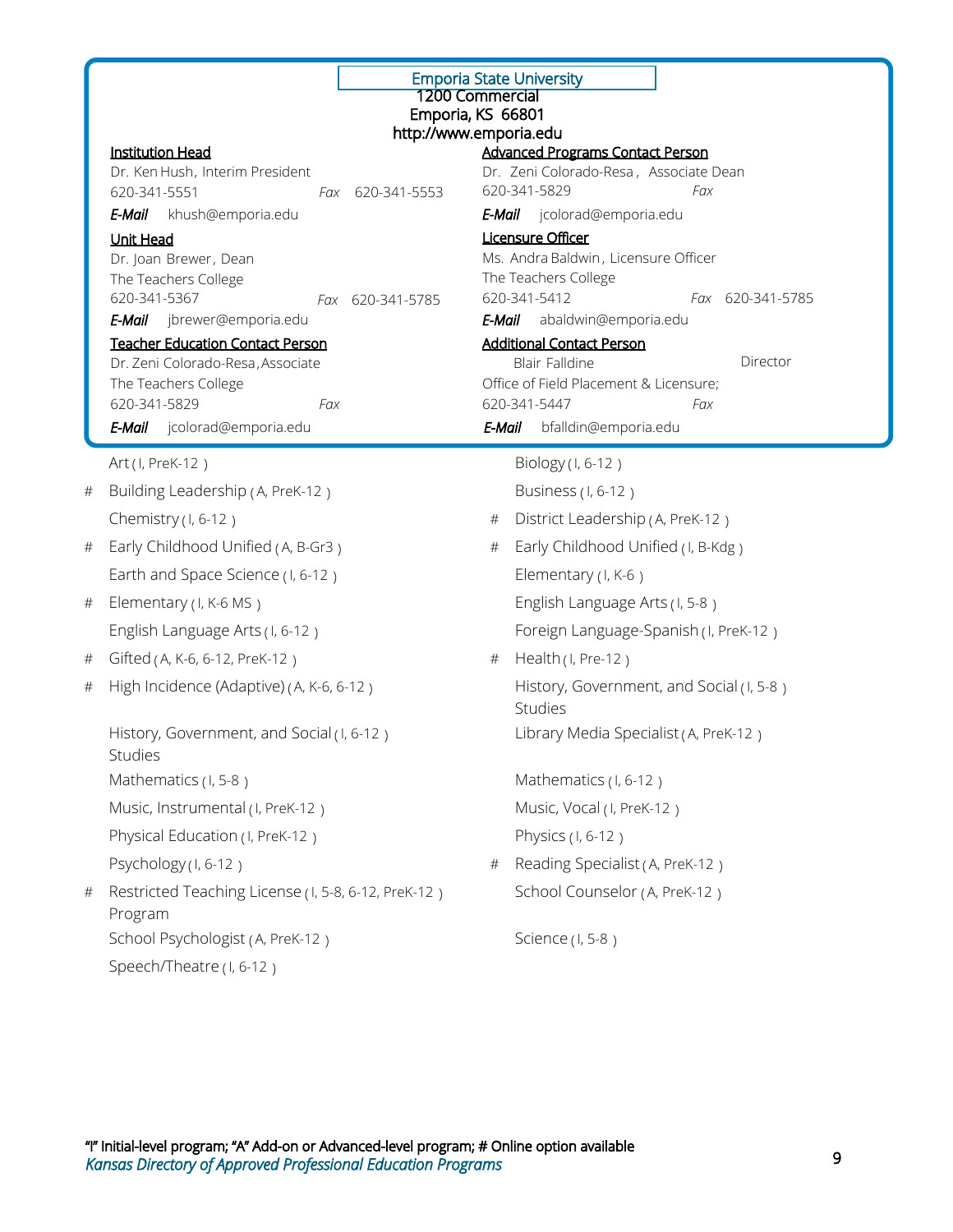|   | Fort Hays State University<br><b>600 Park Street</b>                                              |                                                     |  |  |
|---|---------------------------------------------------------------------------------------------------|-----------------------------------------------------|--|--|
|   | Hays, KS 67601                                                                                    |                                                     |  |  |
|   | http://www.fhsu.edu<br><b>Institution Head</b><br><b>Advanced Programs Contact Person</b>         |                                                     |  |  |
|   | Dr. Tisa Mason, President<br>Dr. Sheryl Crow, Chair                                               |                                                     |  |  |
|   | 785-628-4283<br>785-628-4231<br>785-628-4013<br>Fax                                               | 785-628-4268<br>Fax                                 |  |  |
|   | E-Mail<br>E-Mail<br>tisa.mason@fhsu.edu                                                           | srcrow@fhsu.edu                                     |  |  |
|   | <b>Licensure Officer</b><br>Unit Head<br>Dr. Paul Adams, Dean                                     | Ms. Kerry Schuckman, Licensure Officer              |  |  |
|   | College of Education                                                                              | College of Education and Technology                 |  |  |
|   | 785-628-5866<br>785-628-4542<br>Fax 785-628-4447                                                  | Fax 785-628-4447                                    |  |  |
|   | E-Mail padams@fhsu.edu                                                                            | E-Mail kschuckm@fhsu.edu                            |  |  |
|   | <b>Teacher Education Contact Person</b><br>Dr. Chris Jochum, Chair, Teacher<br>Dr. Kenneth Rigler | <b>Additional Contact Person</b><br>Assistant Dean  |  |  |
|   | College of Education<br>College of Education                                                      |                                                     |  |  |
|   | 785-628-4204<br>785-628-4181<br>Fax 785-628-4140                                                  | Fax                                                 |  |  |
|   | cjjochum@fhsu.edu<br>E-Mail                                                                       | E-Mail klrigler@fhsu.edu                            |  |  |
|   | Agriculture (I, 6-12)<br>Art (I, PreK-12)                                                         |                                                     |  |  |
|   | Biology (I, 6-12)<br>#                                                                            | Building Leadership (A, PreK-12)                    |  |  |
| # | Business (1, 6-12)                                                                                | Chemistry (I, 6-12)                                 |  |  |
| # | District Leadership (A, PreK-12)<br>#                                                             | Driver Education (A, 9-12)                          |  |  |
| # | Early Childhood Unified (I, B-Gr3)                                                                | Earth and Space Science (I, 6-12)                   |  |  |
| # | Elementary $(1, K-6)$<br>#                                                                        | Elementary (I, K-6 (M.Ed.))                         |  |  |
| # | English for Speakers of Other (A, PreK-12)<br>Languages                                           | English Language Arts (I, 6-12)                     |  |  |
|   | Foreign Language-German (I, PreK-12)<br>#                                                         | Foreign Language-Spanish (I, PreK-12)               |  |  |
| # | Gifted (A, PreK-12)                                                                               | Health (I, PreK-12)                                 |  |  |
| # | High Incidence (Adaptive) (A, K-6, 6-12 (UG minor))<br>#                                          | High Incidence (Adaptive) (A, PreK-12 (Grad prog))  |  |  |
|   | # High Incidence (Adaptive) (I, PreK-12 LAL)<br>Studies                                           | History, Government, and Social (I, 6-12)           |  |  |
| # | Library Media Specialist (A, PreK-12)                                                             | Mathematics (I, 5-8)                                |  |  |
|   | Mathematics (I, 6-12)                                                                             | Music (I, PreK-12)                                  |  |  |
|   | Music, Instrumental (I, PreK-12)                                                                  | Music, Vocal (I, PreK-12)                           |  |  |
|   | Physical Education (I, PreK-12)                                                                   | Physics (1, 6-12)                                   |  |  |
| # | Reading Specialist (A, PreK-12)<br>#<br>Program                                                   | Restricted Teaching License (I, 5-8, 6-12, PreK-12) |  |  |
|   | School Counselor (A, PreK-12)                                                                     | School Psychologist (A, B-Gr 3, PreK-12)            |  |  |
|   | Technology Education (I, 6-12)                                                                    |                                                     |  |  |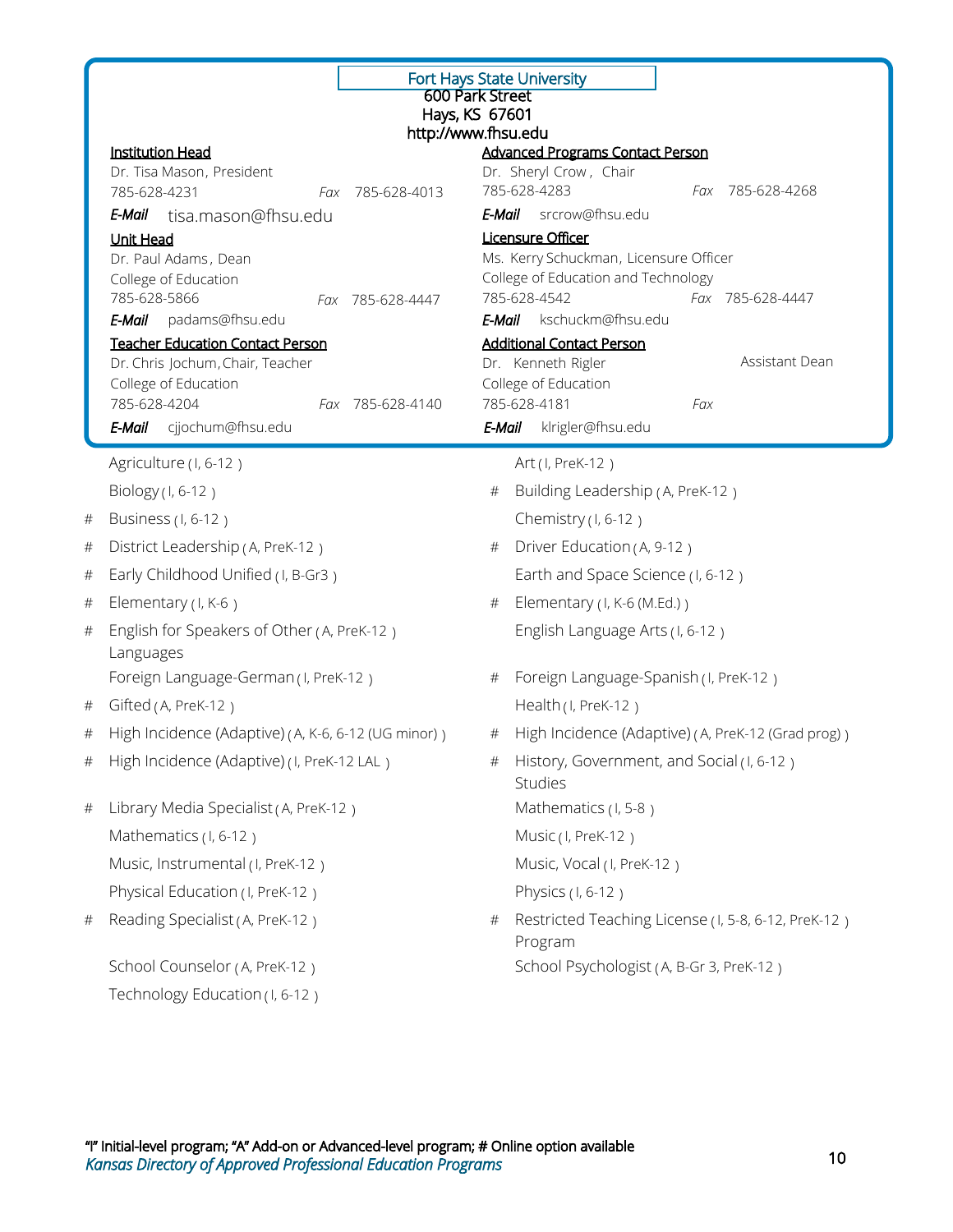|   | <b>Friends University</b><br>2100 W. University Ave.<br>Wichita, KS 67213<br>http://www.friends.edu                                                                       |                                                                                                                                                              |  |
|---|---------------------------------------------------------------------------------------------------------------------------------------------------------------------------|--------------------------------------------------------------------------------------------------------------------------------------------------------------|--|
|   | <b>Institution Head</b><br>Dr. Amy Bragg Carey, President<br>316-295-5888<br>Fax 316-295-5090<br>E-Mail abcarey@friends.edu                                               | <b>Advanced Programs Contact Person</b><br>Dr. Dona Gibson, MAT Director<br>316-295-5826<br>Fax 316-295-5026<br>E-Mail dgibson@friends.edu                   |  |
|   | Unit Head<br>Dr. Moses Rumano, Chair<br>Division of Education<br>316-295-5867<br>Fax 316-295-5026<br>moses_rumano@friends.edu<br>E-Mail                                   | Licensure Officer<br>Dr. Moses Rumano, Licensure Officer,<br>Division of Education<br>316-295-5867<br>Fax 316-295-5026<br>moses_rumano@friends.edu<br>E-Mail |  |
|   | <b>Teacher Education Contact Person</b><br>Dr. Moses Rumano, Chair<br>Division of Education<br>316-295-5867<br>Fax 316-295-5026<br><b>E-Mail</b> moses rumano@friends.edu | <b>Additional Contact Person</b><br>Education<br>Amber Hamilton<br>Fax<br>E-Mail<br>amber hamilton@friends.edu                                               |  |
| # | Art (I, PreK-12)<br>Elementary (I, K-6)<br>English Language Arts (I, 6-12)<br>High Incidence (Adaptive) (A, PreK-12)                                                      | Biology (1, 6-12)<br>Elementary (I, K-6 Innov/Exp)<br>#<br>Foreign Language-Spanish (I, PreK-12)<br>High Incidence (Adaptive) (I, PreK-12 LAL)<br>#          |  |
|   | History, Government, and Social (I, 6-12)<br>Studies<br>Music (I, PreK-12)<br>Speech/Theatre(I, 6-12)                                                                     | Mathematics (I, 6-12)<br>Physical Education (I, PreK-12)                                                                                                     |  |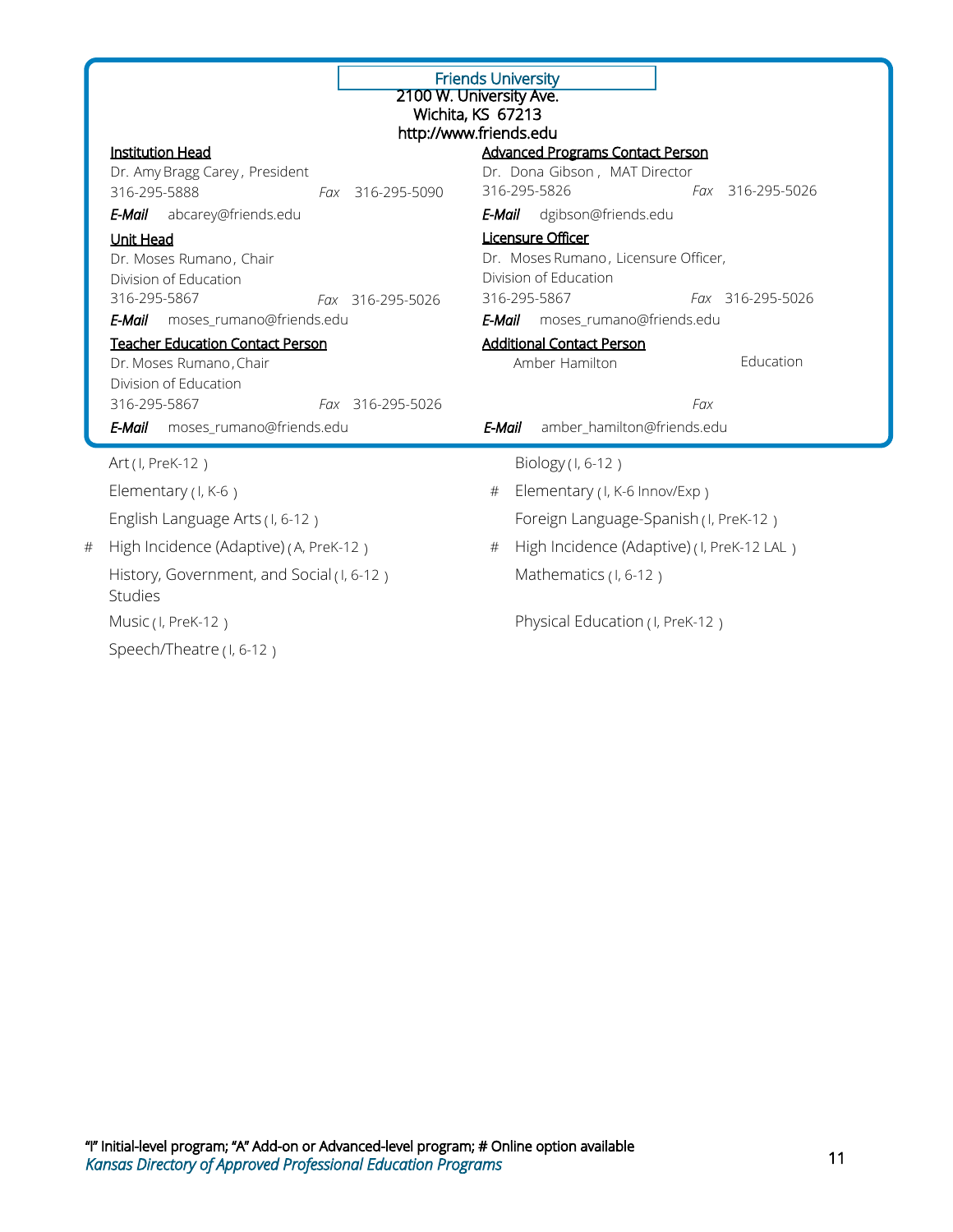| <b>Haskell Indian Nations University</b><br>155 Indian Avenue, Box 5014<br>Lawrence, KS 66046-4800<br>http://www.haskell.edu |                  |                                        |                        |
|------------------------------------------------------------------------------------------------------------------------------|------------------|----------------------------------------|------------------------|
| <b>Advanced Programs Contact Person</b><br><b>Institution Head</b>                                                           |                  |                                        |                        |
| Dr. Ronald Graham, President                                                                                                 |                  |                                        |                        |
| 785-749-8497                                                                                                                 | Fax 785-749-8406 |                                        | Fax                    |
| E-Mail                                                                                                                       |                  | E-Mail                                 |                        |
| Unit Head                                                                                                                    |                  | Licensure Officer                      |                        |
| Ms. Jacqueline Boyd, Interim Dean,                                                                                           |                  | Ms. Jacqueline Boyd, Licensure Officer |                        |
| School of Education                                                                                                          |                  | School of Education                    |                        |
| 785-832-6685                                                                                                                 | Fax 785-749-8406 | 785-832-6685                           | Fax 785-832-6629       |
| <b>E-Mail</b> jacqueline.boyd@bie.edu                                                                                        |                  | <b>E-Mail</b> jacqueline.boyd@bie.edu  |                        |
| <b>Teacher Education Contact Person</b>                                                                                      |                  | <b>Additional Contact Person</b>       |                        |
| Ms. Jacqueline Boyd, Chair                                                                                                   |                  | Ms. Cheryl Chuckluck                   | Interim Vice President |
| School of Education                                                                                                          |                  | Professional School                    |                        |
| 785-832-6685                                                                                                                 | Fax 785-832-6629 | 785-749-8436                           | Fax                    |
| <b>E-Mail</b> jacqueline.boyd@bie.edu; jboyd@haskell.                                                                        |                  | cheryl.chuckluck@bie.edu<br>E-Mail     |                        |

Elementary ( I, K-6 )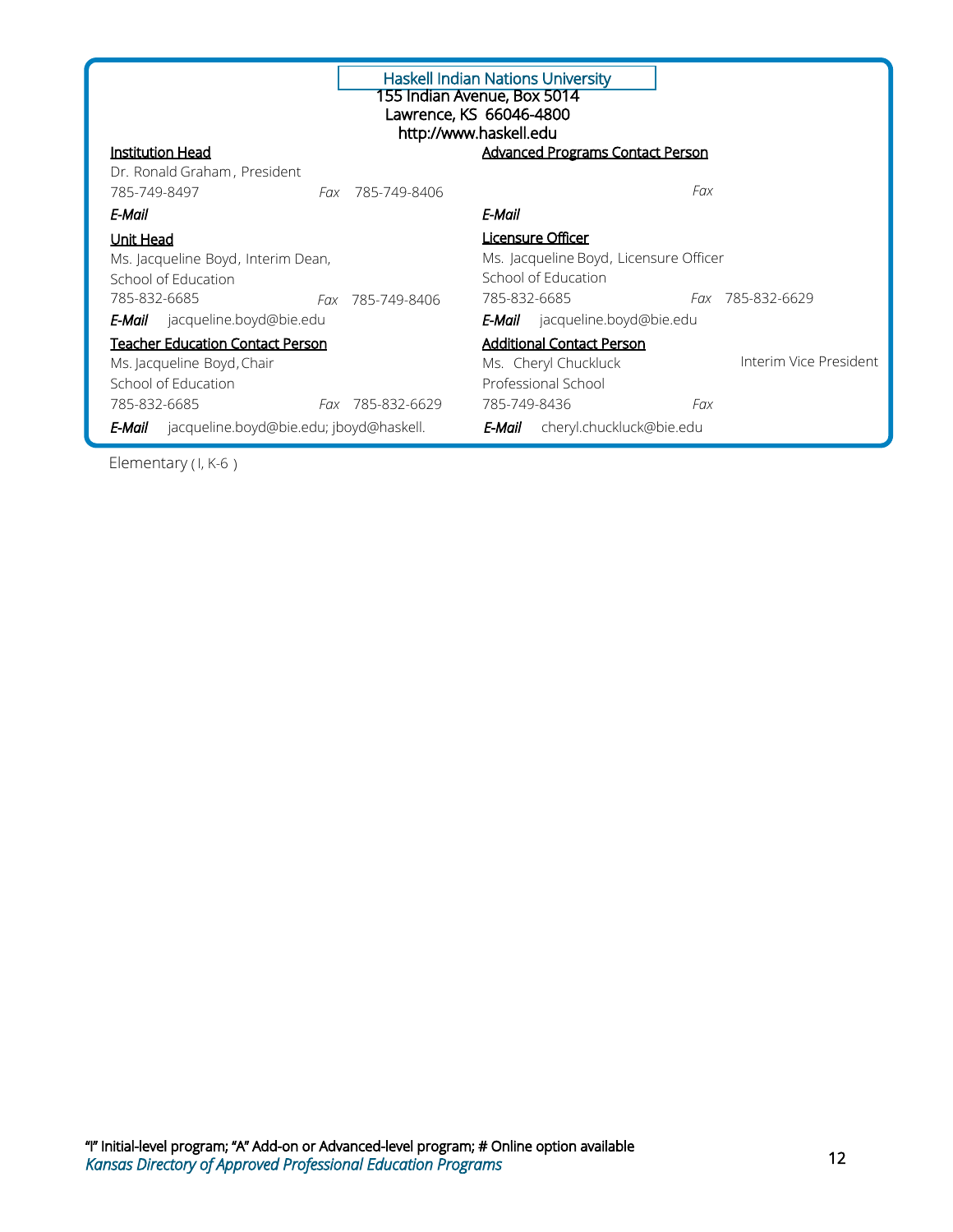| Kansas Independent College Association<br>700 S Kansas Avenue, Suite 622<br>Topeka, KS 66603   |                                                                                                             |  |  |
|------------------------------------------------------------------------------------------------|-------------------------------------------------------------------------------------------------------------|--|--|
|                                                                                                | http://www.kscolleges.org/                                                                                  |  |  |
| <u> Institution Head</u><br>Mr. Matthew Lindsey, President<br>785-235-9877<br>Fax 785-235-1437 | <b>Advanced Programs Contact Person</b><br>Dr. Beverly Schottler, Chair<br>620-241-5150<br>Fax 620-241-5153 |  |  |
| matt@kscolleges.org<br>E-Mail                                                                  | Bev@kscolleges.org<br>E-Mail                                                                                |  |  |
| Unit Head<br>Dr. Beverly Schottler, Chair<br>Special Education                                 | Licensure Officer                                                                                           |  |  |
| 620-241-5150<br>Fax 620-241-5153                                                               | Fax                                                                                                         |  |  |
| Bev@kscolleges.org<br>E-Mail                                                                   | E-Mail                                                                                                      |  |  |
| Teacher Education Contact Person                                                               | <b>Additional Contact Person</b><br>Program Assistant<br>Terri Smidt<br>Special Education                   |  |  |
| Fax                                                                                            | 620-241-5150<br>Fax                                                                                         |  |  |
| E-Mail                                                                                         | terri@kscolleges.org<br>E-Mail                                                                              |  |  |
| High Incidence (Adaptive) (A, K-6, 6-12, PreK-12)<br>#                                         | High Incidence (Adaptive) (A, K-6, 6-12, PreK-12)<br>#                                                      |  |  |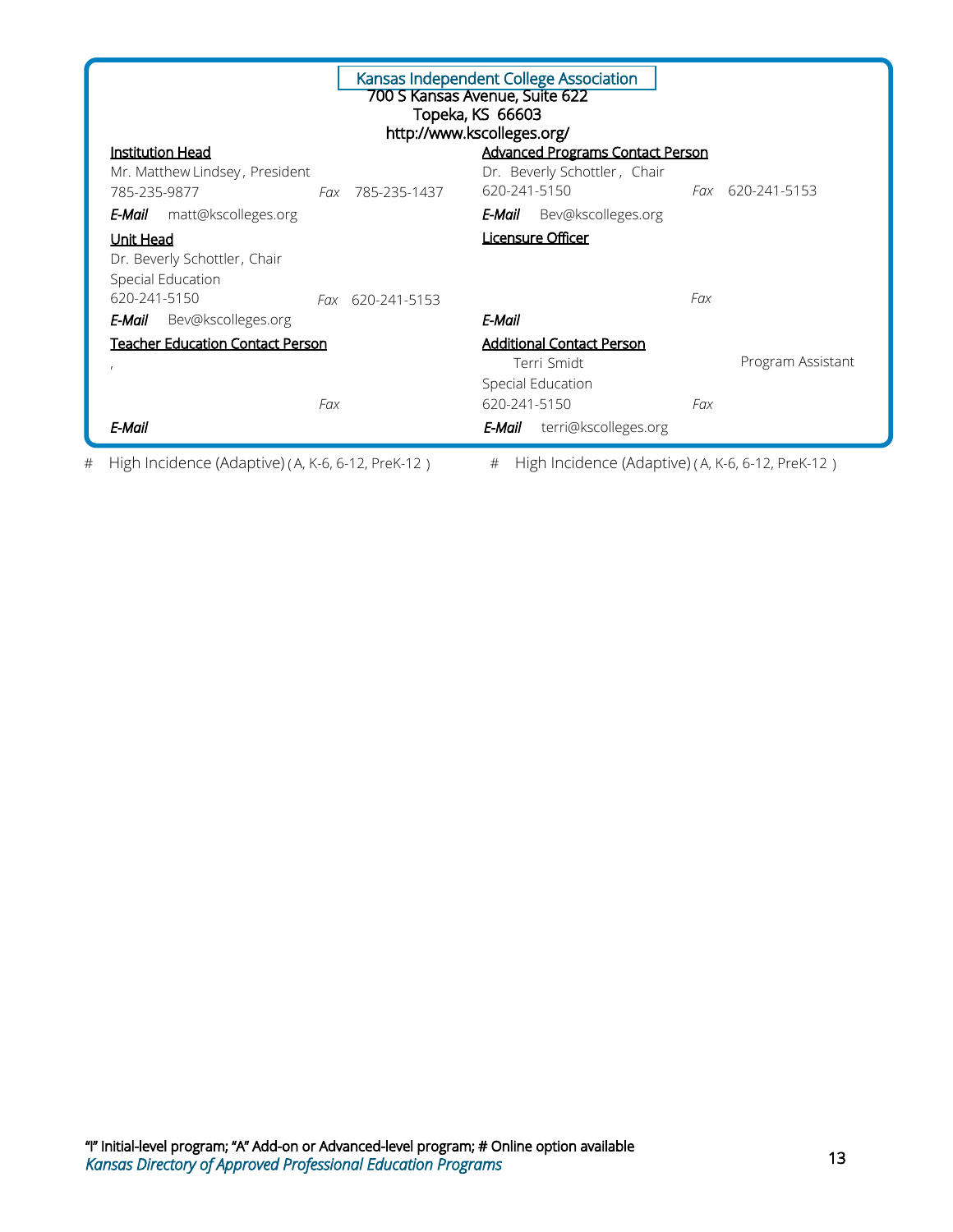|   |                                                                     |   | <b>Kansas State University</b>                                     |
|---|---------------------------------------------------------------------|---|--------------------------------------------------------------------|
|   | 6 Bluemont Hall<br>Manhattan, KS 66506-5301                         |   |                                                                    |
|   | http://www.educ.ksu.edu                                             |   |                                                                    |
|   | <b>Institution Head</b><br>Dr. Richard Linton, President            |   | <b>Advanced Programs Contact Person</b><br>Dr. Todd Goodson, Chair |
|   | 785-532-6221<br>785-532-7639<br>Fax                                 |   | 785-532-5904<br>785-532-7304<br>Fax                                |
|   | E-Mail                                                              |   | E-Mail tgoodson@ksu.edu                                            |
|   | <b>Unit Head</b>                                                    |   | Licensure Officer                                                  |
|   | Dr. Debbie Mercer, Dean<br>College of Education                     |   | Ms. Diane Murphy, Licensure Officer<br>College of Education        |
|   | 785-532-5526<br>785-532-7304<br>Fax                                 |   | 785-532-5524<br>Fax 785-532-7304                                   |
|   | E-Mail<br>dmercer@ksu.edu                                           |   | E-Mail dim@ksu.edu                                                 |
|   | <b>Teacher Education Contact Person</b>                             |   | <b>Additional Contact Person</b><br>Associate Dean for             |
|   | Dr. Todd Goodson, Chair<br>Department of Curriculum and Instruction |   | Dr. Cindy Shuman<br>College of Education                           |
|   | 785-532-5904<br>Fax 785-532-7304                                    |   | 785-532-5765<br>Fax                                                |
|   | E-Mail<br>tgoodson@ksu.edu                                          |   | E-Mail cshuman@ksu.edu                                             |
|   | Agriculture (I, 6-12)                                               | # | Agriculture (I, 6-12 MAT)                                          |
|   | Art (I, PreK-12)                                                    |   | Biology (1, 6-12)                                                  |
|   | Building Leadership (A, PreK-12)                                    |   | Business (1, 6-12)                                                 |
|   | Chemistry (I, 6-12)                                                 |   | District Leadership (A, PreK-12)                                   |
| # | Early Childhood Unified (I, B-Kdg)                                  |   | Earth and Space Science (I, 6-12)                                  |
| # | Elementary $(1, K-6)$                                               | # | Elementary (I, K-6 MAT)                                            |
| # | English for Speakers of Other (A, K-6, 6-12)<br>Languages           |   | English Language Arts (I, 6-12)                                    |
| # | English Language Arts (I, 6-12 MAT)                                 |   | Family & Consumer Science (I, 6-12)                                |
| # | Foreign Language (PreK-12 MAT)                                      |   | Foreign Language-Chinese (I, PreK-12)                              |
|   | Foreign Language-French (I, PreK-12)                                |   | Foreign Language-German (I, PreK-12)                               |
|   | Foreign Language-Japanese (I, PreK-12)                              |   | Foreign Language-Spanish (I, PreK-12)                              |
|   | Health (I, PreK-12 combined PE)                                     | # | High Incidence (Adaptive) (A, K-6, 6-12)                           |
|   | History, Government, and Social (I, 6-12)<br><b>Studies</b>         | # | History, Government, and Social (I, 6-12 MAT)<br>Studies           |
|   | Journalism (I, 6-12)                                                | # | Low Incidence (Functional) (A, K-6, 6-12)                          |
|   | Mathematics (I, 6-12)                                               | # | Mathematics (I, 6-12 MAT)                                          |
|   | Music (I, PreK-12)                                                  |   | Physical Education (I, PreK-12 combined)                           |
|   | Physics (I, 6-12)                                                   | # | Reading Specialist (A, PreK -12)                                   |
|   | Restricted Teaching License (I, 6-12, PreK-12)<br>Program           |   | School Counselor (A, PreK-12)                                      |
|   | Speech/Theatre(I, 6-12)                                             |   |                                                                    |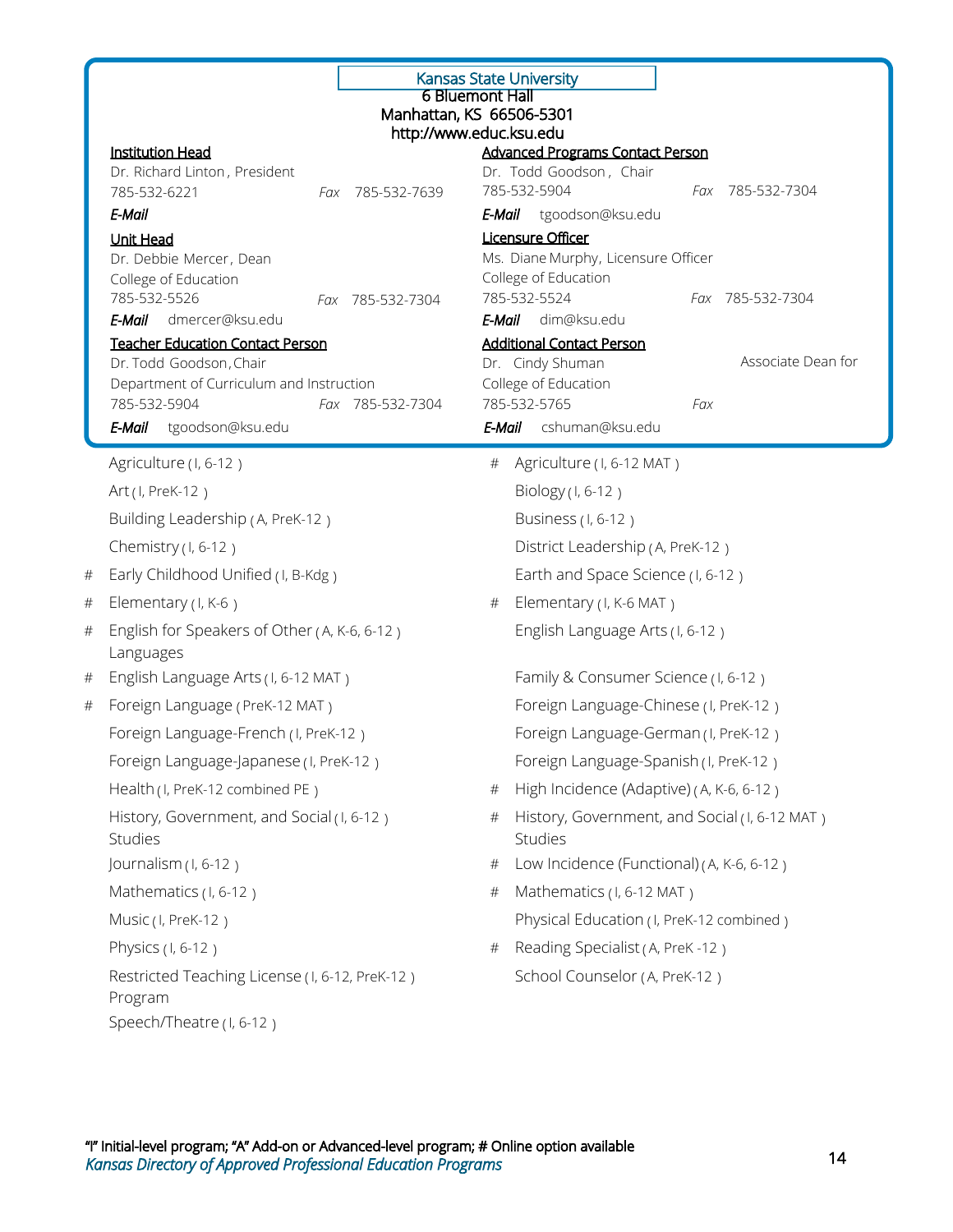| Kansas Wesleyan University<br>100 East Claflin<br>Salina, KS 67401<br>http://www.kwu.edu             |                  |                                                                                         |                  |  |
|------------------------------------------------------------------------------------------------------|------------------|-----------------------------------------------------------------------------------------|------------------|--|
| <b>Institution Head</b>                                                                              |                  | <b>Advanced Programs Contact Person</b>                                                 |                  |  |
| Dr. Matt Thompson, President & CEO                                                                   |                  | Dr. Eileen St. John, Director                                                           |                  |  |
| 785-833-4302<br>Fax                                                                                  | 785-827-0927     | 785-833-4354                                                                            | Fax              |  |
| E-Mail matt.thompson@kwu.edu                                                                         |                  | E-Mail Eileen.stjohn@kwu.edu                                                            |                  |  |
| Unit Head<br>Dr. Eileen St. John, Director<br><b>Teacher Education</b>                               |                  | Licensure Officer<br>Dr. Eileen St. John, Licensure Officer<br><b>Teacher Education</b> |                  |  |
| 785-833-4354                                                                                         | Fax 785-827-0927 | 785-833-4354                                                                            | Fax 785-827-0927 |  |
| E-Mail Eileen.stjohn@kwu.edu                                                                         |                  | Eileen.stjohn@kwu.edu<br>E-Mail                                                         |                  |  |
| <b>Teacher Education Contact Person</b><br>Dr. Eileen St. John, Director<br><b>Teacher Education</b> |                  | <b>Additional Contact Person</b><br>Dr. William Backlin                                 | Academic Dean    |  |
| 785-833-4354<br>Fax                                                                                  |                  |                                                                                         | Fax              |  |
| E-Mail Eileen.stjohn@kwu.edu                                                                         |                  | bill.backlin@kwu.edu<br>E-Mail                                                          |                  |  |
| Chemistry $(1, 6-12)$                                                                                |                  | Elementary $(1, K-6)$                                                                   |                  |  |
| English Language Arts (I, 6-12)                                                                      |                  | Health (I, PreK-12)                                                                     |                  |  |
| High Incidence (Adaptive) (A, K-6, 6-12, PreK-12)                                                    |                  | History, Government, and Social (I, 6-12)<br><b>Studies</b>                             |                  |  |
| Mathematics (I, 6-12)                                                                                |                  | Music (I, PreK-12)                                                                      |                  |  |

Physical Education (I, PreK-12)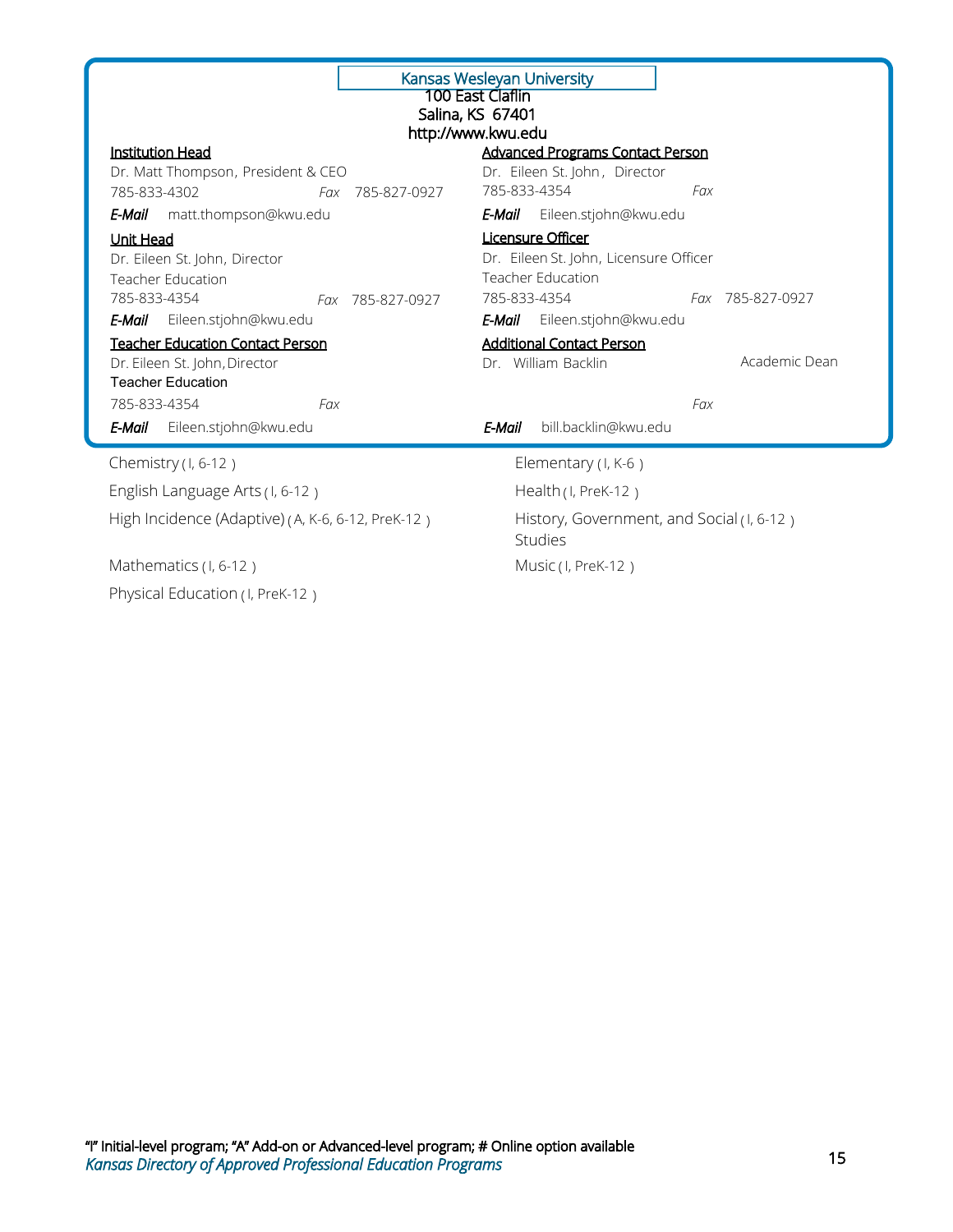|                                                      |                  | <b>McPherson College</b><br><b>Box 1402</b>                          |
|------------------------------------------------------|------------------|----------------------------------------------------------------------|
|                                                      |                  | McPherson, KS 67460                                                  |
| <b>Institution Head</b>                              |                  | http://www.mcpherson.edu/<br><b>Advanced Programs Contact Person</b> |
| Dr. Michael Schneider, President                     |                  | Dr. Shane Kirchner, Chair                                            |
| 620-241-0731 x1100                                   | Fax 620-241-8443 | 620-242-0544<br>Fax                                                  |
| <b>E-Mail</b>                                        |                  | E-Mail<br>kirchnes@mcpherson.edu                                     |
| Unit Head                                            |                  | <b>Licensure Officer</b>                                             |
| Dr. Shane Kirchner, Chair                            |                  | Dr. Shane Kirchner, Licensure Officer                                |
| Teacher Education Program<br>620-242-0544<br>Fax     | 620-241-8443     | Teacher Education Program<br>620-242-0544<br>Fax 620-241-8443        |
| kirchnes@mcpherson.edu<br>E-Mail                     |                  | E-Mail<br>kirchnes@mcpherson.edu                                     |
| <b>Teacher Education Contact Person</b>              |                  | <b>Additional Contact Person</b>                                     |
| Dr. Shane Kirchner, Chair                            |                  |                                                                      |
| Teacher Education Program                            |                  |                                                                      |
| 620-242-0544<br>E-Mail<br>kirchnes@mcpherson.edu     | Fax 620-241-8443 | Fax<br>E-Mail                                                        |
|                                                      |                  |                                                                      |
| Art (I, PreK-12)                                     |                  | Biology (I, 6-12)                                                    |
| Chemistry $(1, 6-12)$                                |                  | Elementary $(1, K-6)$                                                |
| English for Speakers of Other (A, K-6, 6-12)         |                  | English for Speakers of Other (A, PreK-12)                           |
| Languages                                            |                  | Languages                                                            |
| English Language Arts (I, 6-12)                      |                  | Foreign Language-Spanish (I, PreK-12)                                |
| Health (I, PreK-12)                                  |                  | High Incidence (Adaptive) (A, K-6, 6-12, PreK-12)                    |
| History, Government, and Social (I, 6-12)<br>Studies |                  | Mathematics (I, 6-12)                                                |
| Music (I, PreK-12)                                   |                  | Music, Instrumental (I, PreK-12)                                     |
| Music, Vocal (I, PreK-12)                            |                  | Physical Education (I, PreK-12)                                      |
| Speech/Theatre (I, 6-12)                             |                  |                                                                      |
|                                                      |                  |                                                                      |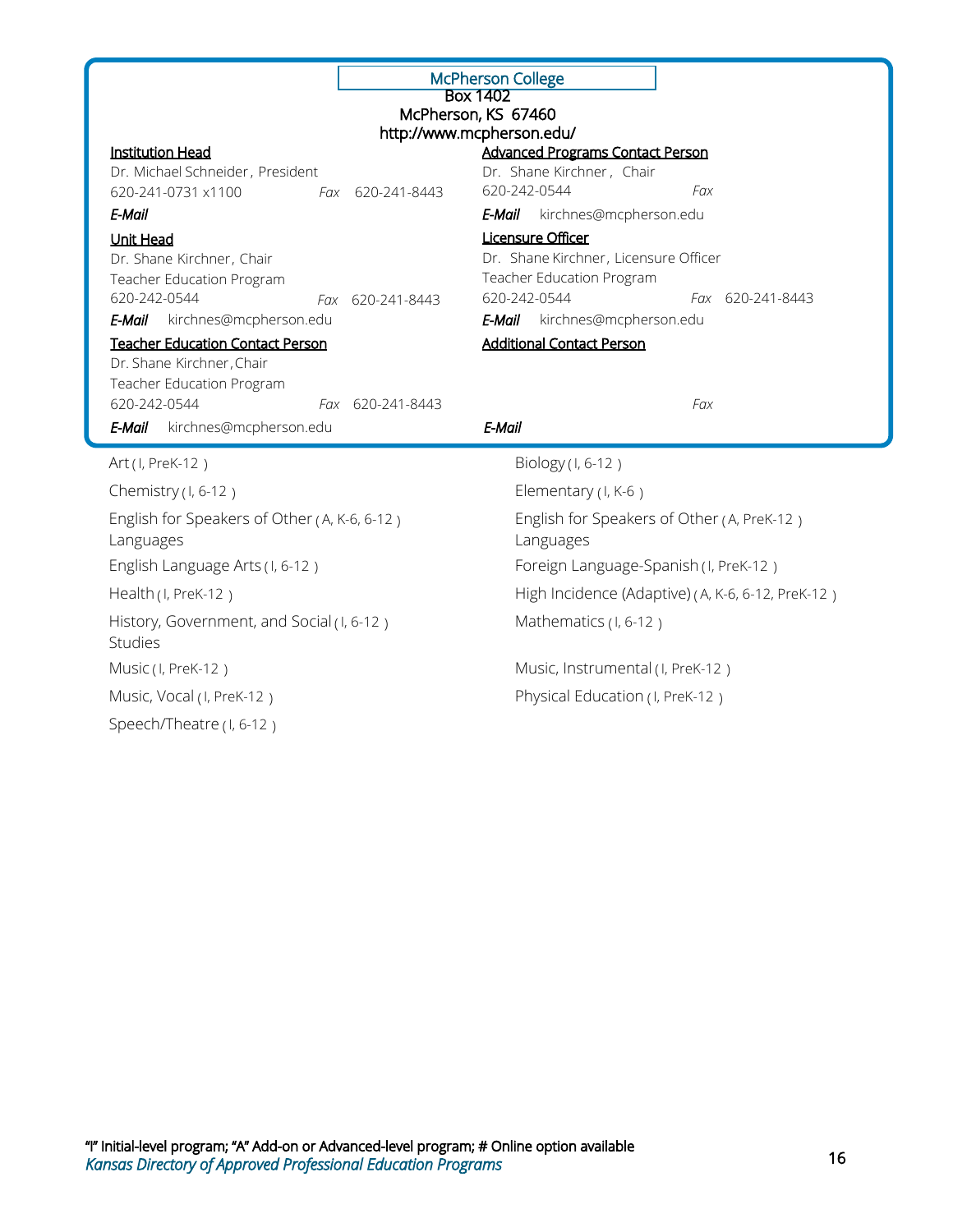|   |                                             |                  | MidAmerica Nazarene University<br>2030 E. College Way<br>Olathe, KS 66062-1899<br>http://www.mnu.edu |                                            |  |
|---|---------------------------------------------|------------------|------------------------------------------------------------------------------------------------------|--------------------------------------------|--|
|   | <b>Institution Head</b>                     |                  |                                                                                                      | <b>Advanced Programs Contact Person</b>    |  |
|   | Dr. David Spittal, President                |                  |                                                                                                      | Dr. Jill Gonzalez-Bravo, Chair             |  |
|   | 913-971-3392                                | Fax 913-971-3290 | 913-971-3548                                                                                         | Fax 913-971-3407                           |  |
|   | E-Mail                                      |                  |                                                                                                      | E-Mail jegonzalezbravo@mnu.edu             |  |
|   | Unit Head<br>Dr. Jill Gonzalez-Bravo, Chair |                  | Licensure Officer                                                                                    | Ms. Janelle Hoffpauir, Licensure Officer   |  |
|   | School of Education                         |                  | Division of Education                                                                                |                                            |  |
|   | 913-971-3548<br>$F\alpha x$                 |                  | 913-971-3526                                                                                         | Fax 913-971-3407                           |  |
|   | jegonzalezbravo@mnu.edu<br>E-Mail           |                  |                                                                                                      | E-Mail jdhoffpauir@mnu.edu                 |  |
|   | <b>Teacher Education Contact Person</b>     |                  | <b>Additional Contact Person</b>                                                                     |                                            |  |
|   | Dr. Jill Gonzalez-Bravo, Chair              |                  |                                                                                                      |                                            |  |
|   | School of Education<br>913-971-3548         | Fax 913-971-3407 |                                                                                                      | Fax                                        |  |
|   |                                             |                  |                                                                                                      |                                            |  |
|   | E-Mail<br>jegonzalezbravo@mnu.edu           |                  | E-Mail                                                                                               |                                            |  |
|   |                                             |                  |                                                                                                      |                                            |  |
|   | Biology (I, 6-12)                           |                  |                                                                                                      | Building Leadership (A, PreK-12)           |  |
|   | Elementary $(1, K-6)$                       |                  | #                                                                                                    | Elementary Unified (I, K-6)                |  |
| # | Elementary Unified (I, K-6 (Masters))       |                  | #<br>Languages                                                                                       | English for Speakers of Other (A, PreK-12) |  |
|   | English Language Arts (I, 6-12)             |                  | Studies                                                                                              | History, Government, and Social (I, 6-12)  |  |
|   | Mathematics (I, 5-8)                        |                  |                                                                                                      | Mathematics (I, 6-12)                      |  |
|   | Music (I, PreK-12)                          |                  |                                                                                                      | Physical Education (I, PreK-12)            |  |
| # | Reading Specialist (A, PreK-12)             |                  | Program                                                                                              | Restricted Teaching License (I, 6-12)      |  |
|   | School Counselor (A, PreK-12)               |                  | Science (1, 5-8)                                                                                     |                                            |  |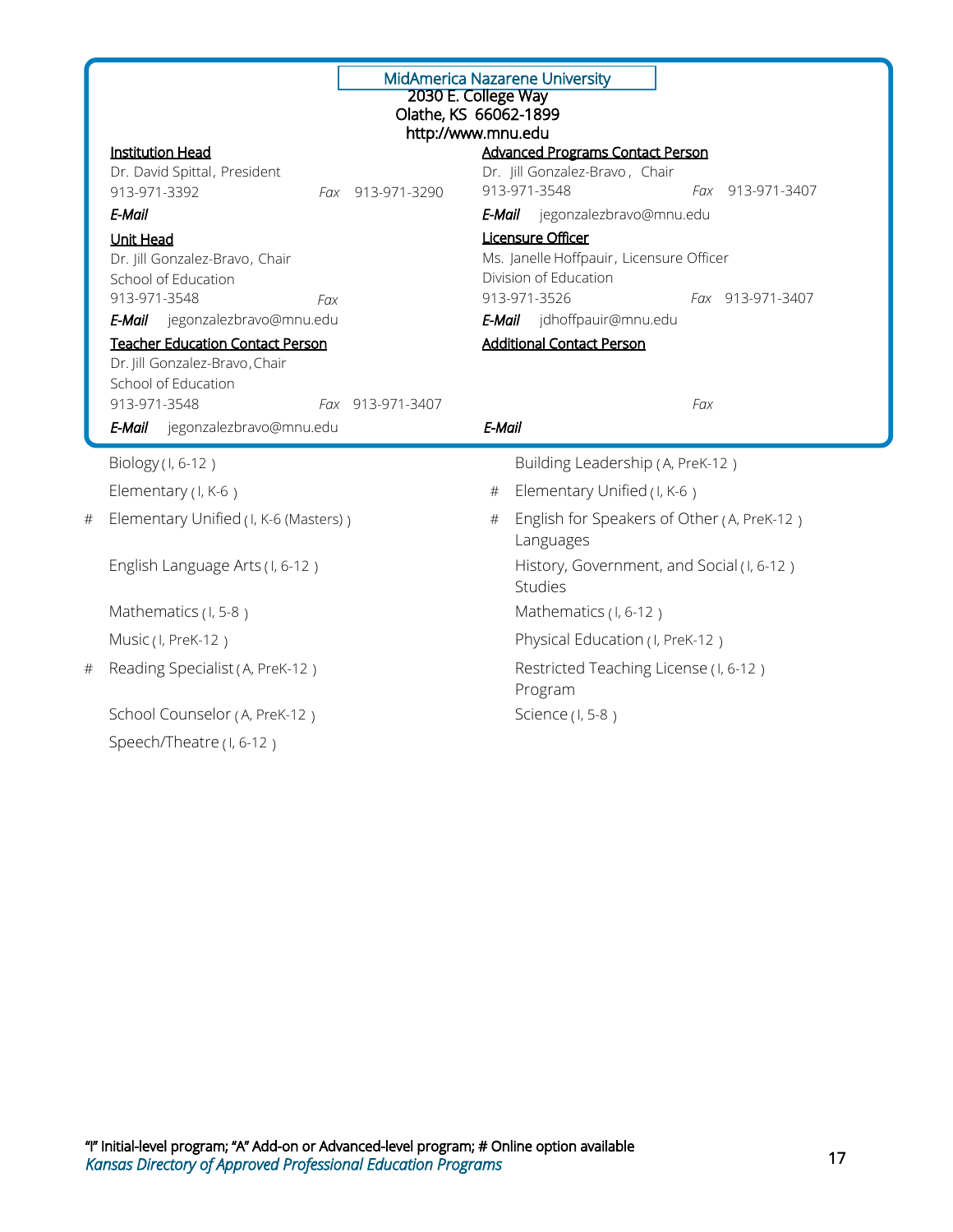| <b>Newman University</b><br>3100 McCormick Ave.<br>Wichita, KS 67213-2097<br>http://www.newmanu.edu |                                                                                                 |  |                  |        |                                                                                                                                               |                                        |
|-----------------------------------------------------------------------------------------------------|-------------------------------------------------------------------------------------------------|--|------------------|--------|-----------------------------------------------------------------------------------------------------------------------------------------------|----------------------------------------|
| <b>Institution Head</b><br>316-942-4291 x2135<br>E-Mail                                             | Dr. Kathleen Jagger, President                                                                  |  | Fax 316-942-4483 |        | <b>Advanced Programs Contact Person</b><br>ProfJessica Bird, Interim Dean<br>620-227-9616<br><b>E-Mail</b> birdj@newmanu.edu                  | Fax 316-942-4483                       |
| <b>Unit Head</b><br>School of Education<br>620-227-9616<br>E-Mail                                   | Prof Jessica Bird, Interim Dean<br>birdj@newmanu.edu                                            |  | Fax 316-942-4483 | E-Mail | Licensure Officer<br>Ms. Amanda Wills, Licensure Officer<br>School of Education<br>316-942-4291 x2193<br>WillsA@newmanu.edu                   | Fax 316-942-4483                       |
| School of Education<br>620-227-9616<br>E-Mail                                                       | <b>Teacher Education Contact Person</b><br>Prof Jessica Bird, Interim Dean<br>birdj@newmanu.edu |  | Fax 316-942-4483 |        | <b>Additional Contact Person</b><br>Ms. Cindy Corn Spriggs<br>School of Education<br>316-942-4294 x2415<br><b>E-Mail</b> spriggsc@newmanu.edu | Licensure Officer,<br>Fax 316-942-4483 |
| Biology (I, 6-12)<br>Chemistry $(1, 6-12)$<br>#                                                     | Early Childhood Unified (I, B-Gr3)                                                              |  |                  | #<br># | Building Leadership (A, PreK-12)<br>District Leadership (A, P-12)<br>Elementary $(1, K-6)$                                                    |                                        |
| #<br>Languages<br><b>Studies</b>                                                                    | English for Speakers of Other (A, PreK-12)<br>History, Government, and Social (I, 6-12)         |  |                  |        | English Language Arts (I, 6-12)<br>Mathematics (I, 6-12)                                                                                      |                                        |
| Physics (1, 6-12)<br>Speech/Theatre (I, 6-12)                                                       |                                                                                                 |  |                  | #      | Reading Specialist (A, PreK-12)                                                                                                               |                                        |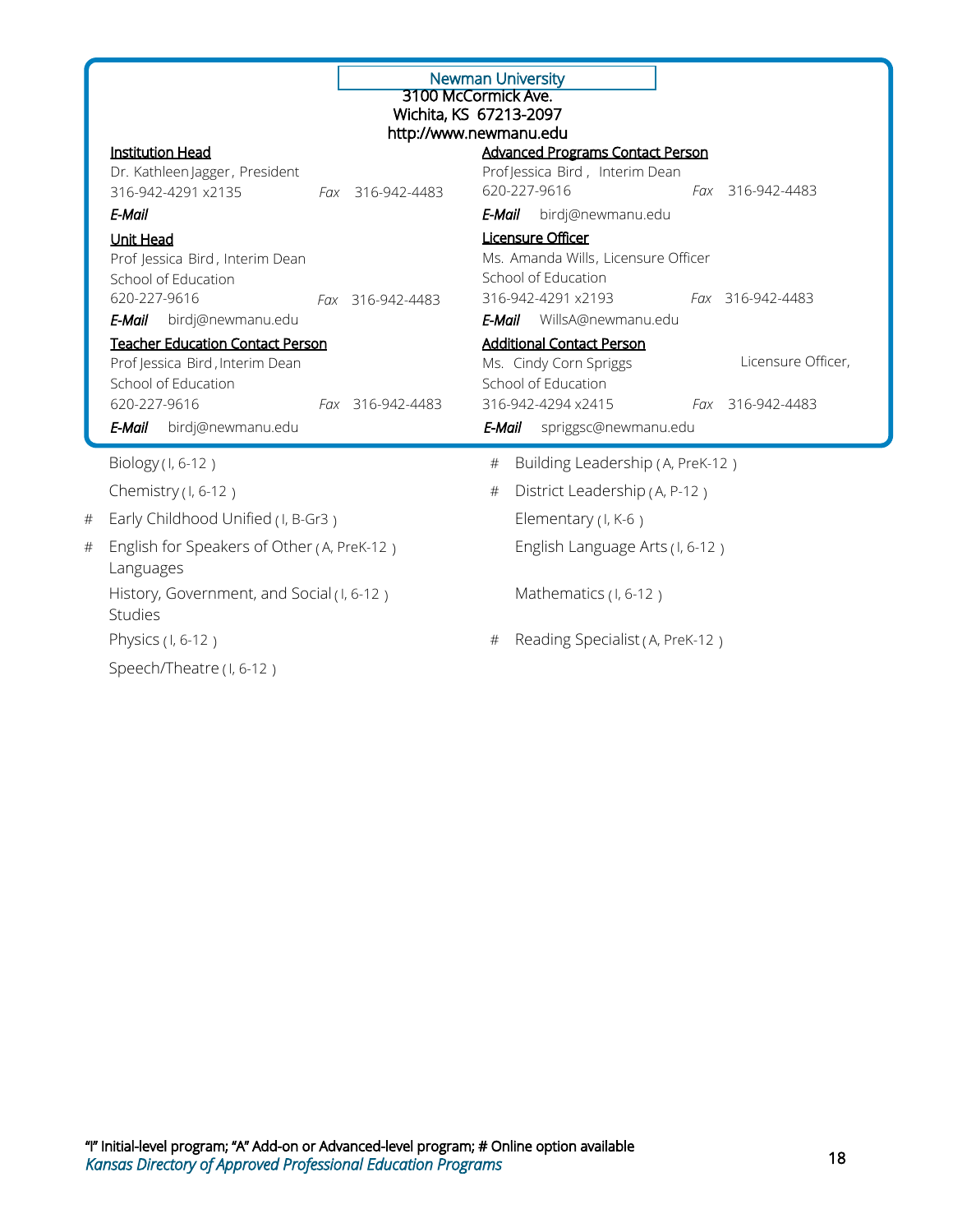|   |                                          | 1001 S. Cedar, Box 23<br>Ottawa, KS 66067<br>http://www.ottawa.edu | <b>Ottawa University</b>                       |
|---|------------------------------------------|--------------------------------------------------------------------|------------------------------------------------|
|   | <b>Institution Head</b>                  |                                                                    | <b>Advanced Programs Contact Person</b>        |
|   | Dr. William Tsutsui, President and CEO   |                                                                    | Dr. Kasey Johnson                              |
|   | 785-242-5200                             | Fax 785-242-4645                                                   | 913-266-8671<br>Fax 913-216-8665               |
|   | <b>E-Mail</b> william.tsutsui@ottawa.edu |                                                                    | E-Mail<br>kasey.johnson@ottawa.edu             |
|   | <b>Unit Head</b>                         |                                                                    | Licensure Officer                              |
|   | Dr. Amy Hogan, Dean                      |                                                                    | Dr. Amy Hogan, Licensure Officer               |
|   | <b>Teacher Education</b>                 |                                                                    | <b>Teacher Education</b>                       |
|   | 785-248-2412                             | Fax 913-226-8665                                                   | 785-248-2412<br>Fax 913-226-8665               |
|   | E-Mail<br>amy.hogan@ottawa.edu           |                                                                    | <b>E-Mail</b> amy.hogan@ottawa.edu             |
|   | <b>Teacher Education Contact Person</b>  |                                                                    | <b>Additional Contact Person</b>               |
|   | Dr. Kasey Johnson,                       |                                                                    | Associate Professor<br>Mr. Kirk Wren           |
|   | Teacher Education                        |                                                                    |                                                |
|   | 913-266-8671                             | Fax 913-226-8665                                                   | Fax                                            |
|   | E-Mail<br>kasey.johnson@ottawa.edu       |                                                                    | kirk.wren@ottawa.edu<br>E-Mail                 |
|   | Art (I, PreK-12)                         |                                                                    | Biology (I, 6-12)                              |
| # | Building Leadership (A, PreK-12)         |                                                                    | Business (1, 6-12)<br>#                        |
| # | Elementary $(1, K-6)$                    |                                                                    | Elementary Unified (I, K-6)                    |
| # | English Language Arts (I, 6-12)          |                                                                    | History, Government, and Social (I, 6-12)<br># |
|   |                                          |                                                                    | Studies                                        |
| # | Mathematics (I, 6-12)                    |                                                                    | Music, Instrumental (I, PreK-12)               |
|   | Music, Vocal (I, PreK-12)                |                                                                    | Physical Education (I, PreK-12)                |
|   | School Counselor (A, PreK-12)            |                                                                    |                                                |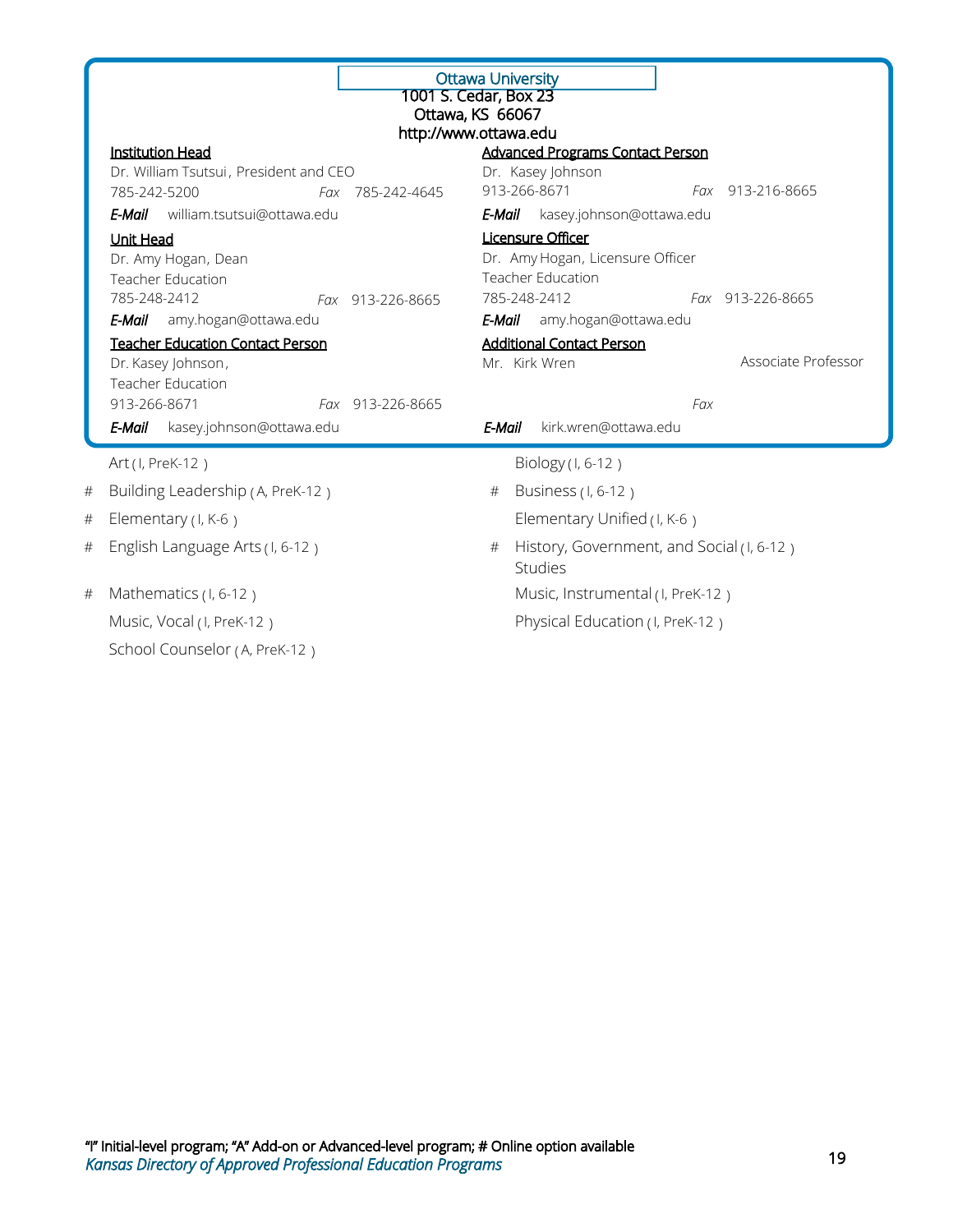|         | 1701 South Broadway<br>Pittsburg, KS 66762<br>http://www.pittstate.edu<br><b>Institution Head</b><br>Dr. Steve Scott, President<br>620-235-4100<br>Fax 620-232-4080<br>E-Mail<br>Unit Head<br>Dr. James Truelove, Dean<br>College of Education<br>(620) 235-4518<br>Fax (620) 235-4520<br>E-Mail jtruelove@pittstate.edu<br><b>Teacher Education Contact Person</b><br>Dr. Jean Dockers, Director of | E-Mail | <b>Pittsburg State University</b><br><b>Advanced Programs Contact Person</b><br>Dr. Jean Dockers, Director of Teacher Ed.<br>620-235-4636<br>Fax 620-235-4520<br>E-Mail jdockers@pittstate.edu<br>Licensure Officer<br>Ms. Amanda Hill, Licensure Officer<br>College of Education<br>620-235-6153<br>Fax 620-235-4489<br>ahill@pittstate.edu<br><b>Additional Contact Person</b> |
|---------|------------------------------------------------------------------------------------------------------------------------------------------------------------------------------------------------------------------------------------------------------------------------------------------------------------------------------------------------------------------------------------------------------|--------|----------------------------------------------------------------------------------------------------------------------------------------------------------------------------------------------------------------------------------------------------------------------------------------------------------------------------------------------------------------------------------|
|         | College of Education<br>620-235-4636<br>Fax 620-235-4520<br>jdockers@pittstate.edu<br>E-Mail                                                                                                                                                                                                                                                                                                         | E-Mail | Fax                                                                                                                                                                                                                                                                                                                                                                              |
|         | Art (I, PreK-12)                                                                                                                                                                                                                                                                                                                                                                                     |        | Biology (I, 6-12)                                                                                                                                                                                                                                                                                                                                                                |
| #       | Building Leadership (A, PreK-12)                                                                                                                                                                                                                                                                                                                                                                     |        | Building Leadership (A, PreK-12 (certificate))                                                                                                                                                                                                                                                                                                                                   |
|         | Chemistry $(1, 6-12)$                                                                                                                                                                                                                                                                                                                                                                                | #      | District Leadership (A, PreK-12)                                                                                                                                                                                                                                                                                                                                                 |
|         | Early Childhood Unified (I, B-Kdg)                                                                                                                                                                                                                                                                                                                                                                   |        | Elementary (I, K-6)                                                                                                                                                                                                                                                                                                                                                              |
| #       | Elementary (I, K-6 MAT)                                                                                                                                                                                                                                                                                                                                                                              |        | Elementary Unified (K-6)                                                                                                                                                                                                                                                                                                                                                         |
| #       | English for Speakers of Other (A, PreK-12)<br>Languages                                                                                                                                                                                                                                                                                                                                              |        | English Language Arts (I, 5-8)                                                                                                                                                                                                                                                                                                                                                   |
|         | English Language Arts (I, 6-12)                                                                                                                                                                                                                                                                                                                                                                      |        | Family & Consumer Science (I, 6-12)                                                                                                                                                                                                                                                                                                                                              |
|         | Foreign Language-French (I, PreK-12)                                                                                                                                                                                                                                                                                                                                                                 |        | Foreign Language-Spanish (I, PreK-12)                                                                                                                                                                                                                                                                                                                                            |
| #       | High Incidence (Adaptive) (A, K-6, 6-12)                                                                                                                                                                                                                                                                                                                                                             | #      | High Incidence (Adaptive) (I, 6-12 Innov/Exp Paras)                                                                                                                                                                                                                                                                                                                              |
|         | High Incidence (Adaptive) (I, 6-12 Innov/Exp ToR)                                                                                                                                                                                                                                                                                                                                                    |        | High Incidence (Adaptive) (I, K-6 MAT Innov/Exp)                                                                                                                                                                                                                                                                                                                                 |
|         | History, Government, and Social (I, 5-8)<br>Studies                                                                                                                                                                                                                                                                                                                                                  |        | History, Government, and Social (I, 6-12)<br><b>Studies</b>                                                                                                                                                                                                                                                                                                                      |
| #       | Library Media Specialist (A, PreK-12)                                                                                                                                                                                                                                                                                                                                                                | #      | Library Media Specialist (A, PreK-12 certificate)                                                                                                                                                                                                                                                                                                                                |
| $^{\#}$ | Low Incidence (Functional) (A, K-6, 6-12)                                                                                                                                                                                                                                                                                                                                                            |        | Mathematics (I, 5-8)                                                                                                                                                                                                                                                                                                                                                             |
|         | Mathematics (I, 6-12)                                                                                                                                                                                                                                                                                                                                                                                |        | Music (I, PreK-12)                                                                                                                                                                                                                                                                                                                                                               |
|         | Physical Education (I, PreK-12)                                                                                                                                                                                                                                                                                                                                                                      |        | Physics (1, 6-12)                                                                                                                                                                                                                                                                                                                                                                |
|         | Psychology (I, PreK-12)                                                                                                                                                                                                                                                                                                                                                                              | #      | Reading Specialist (A, PreK-12)                                                                                                                                                                                                                                                                                                                                                  |
| #       | Restricted Teaching License (I, 6-12, PreK-12)<br>Program                                                                                                                                                                                                                                                                                                                                            |        | School Counselor (A, PreK-12)                                                                                                                                                                                                                                                                                                                                                    |
|         | School Psychologist (A, PreK-12)                                                                                                                                                                                                                                                                                                                                                                     |        | Speech/Theatre(I, 6-12)                                                                                                                                                                                                                                                                                                                                                          |
|         | Technology Education (I, 6-12)                                                                                                                                                                                                                                                                                                                                                                       |        |                                                                                                                                                                                                                                                                                                                                                                                  |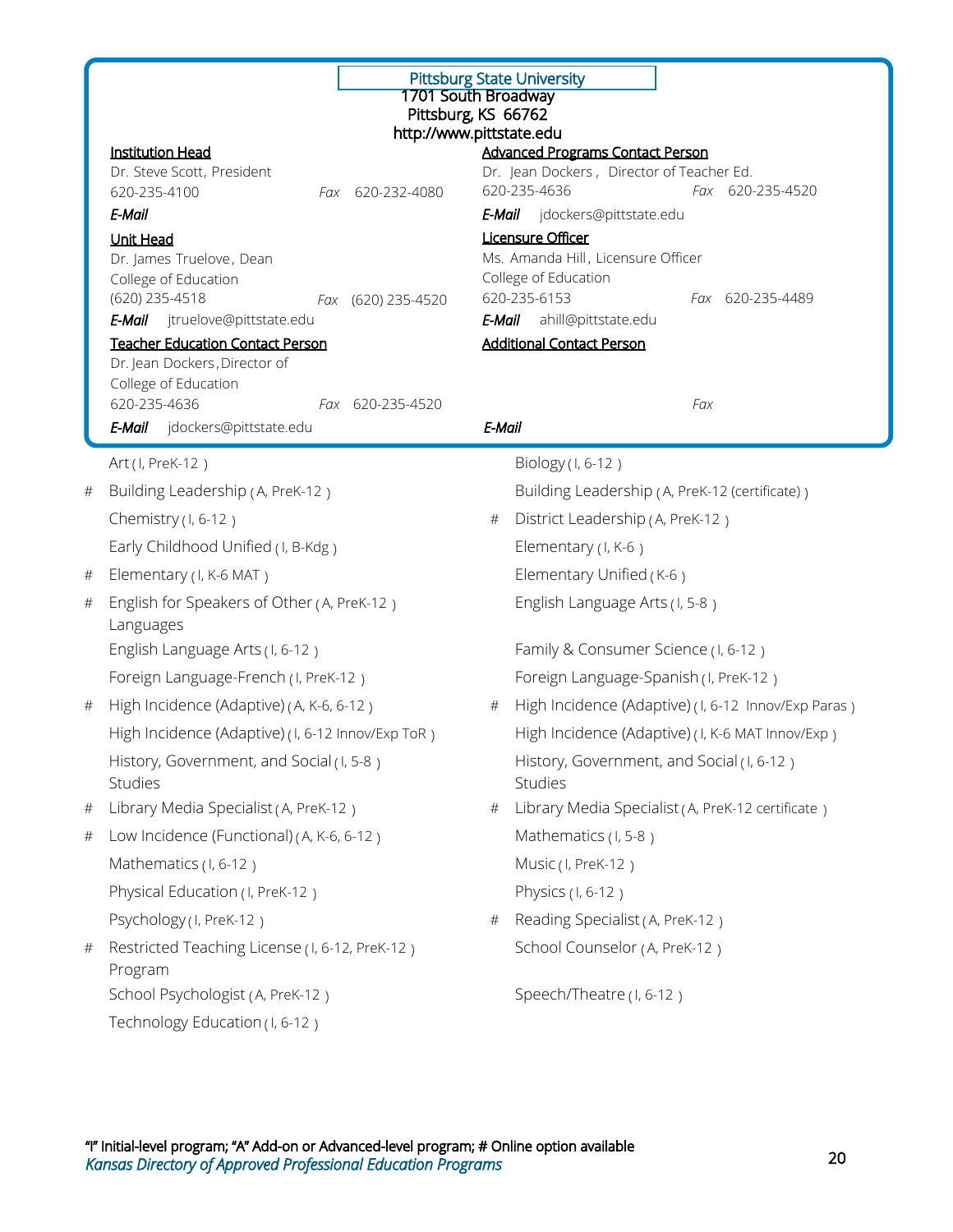|   |                                                                         | Southwestern College<br>100 College Street<br>Winfield, KS 67156<br>http://www.sckans.edu |
|---|-------------------------------------------------------------------------|-------------------------------------------------------------------------------------------|
|   | <b>Institution Head</b>                                                 | <b>Advanced Programs Contact Person</b>                                                   |
|   | Dr. Bradley Andrews, President<br>620-229-6223<br>Fax 620-229-6224      | Fax                                                                                       |
|   | <b>E-Mail</b> brad.andrews@sckans.edu                                   | E-Mail                                                                                    |
|   | <b>Unit Head</b>                                                        | <b>Licensure Officer</b>                                                                  |
|   | Dr. J.K. Campbell, Division Chair                                       | Dr. Mark Whitener, Licensure Officer                                                      |
|   | Teacher Education Department                                            | Teacher Education Department                                                              |
|   | 620-229-6115<br>Fax 620-229-6341                                        | (620) 229-6253<br>Fax 620-229-6341                                                        |
|   | jk.campbell@sckans.edu<br>E-Mail                                        | Mark.Whitener@sckans.edu<br>E-Mail                                                        |
|   | <b>Teacher Education Contact Person</b><br>Dr. Diane Nickelson, Student | <b>Additional Contact Person</b><br>Assistant Professor<br>Dr. Christine Rogers           |
|   | <b>Teacher Education</b>                                                | Teacher Education Department                                                              |
|   | (620) 229-6309<br>Fax                                                   | 620-229-6053<br>Fax                                                                       |
|   | Diane.nickelson@sckans.edu<br>E-Mail                                    | E-Mail<br>Christine.rogers@sckans.edu                                                     |
|   | Biology (I, 6-12)                                                       | Building Leadership (A, PreK-12)<br>#                                                     |
|   | Chemistry $(1, 6-12)$                                                   | District Leadership (A, PreK-12)<br>#                                                     |
| # | Elementary (I, K-6)                                                     | English Language Arts (I, 6-12)                                                           |
| # | High Incidence (Adaptive) (A, K-6, 6-12)                                | History, Government, and Social (I, 6-12)<br>Studies                                      |
| # | Low Incidence (Functional) (A, K-6, 6-12)                               | Mathematics (I, 5-8)                                                                      |
|   | Mathematics (I, 6-12)                                                   | Music (I, PreK-12)                                                                        |
|   | Physical Education (I, PreK-12)                                         | Restricted Teaching License (I, 5-8, 6-12, PreK-12)<br>#<br>Program                       |
|   | Speech/Theatre(I, 6-12)                                                 |                                                                                           |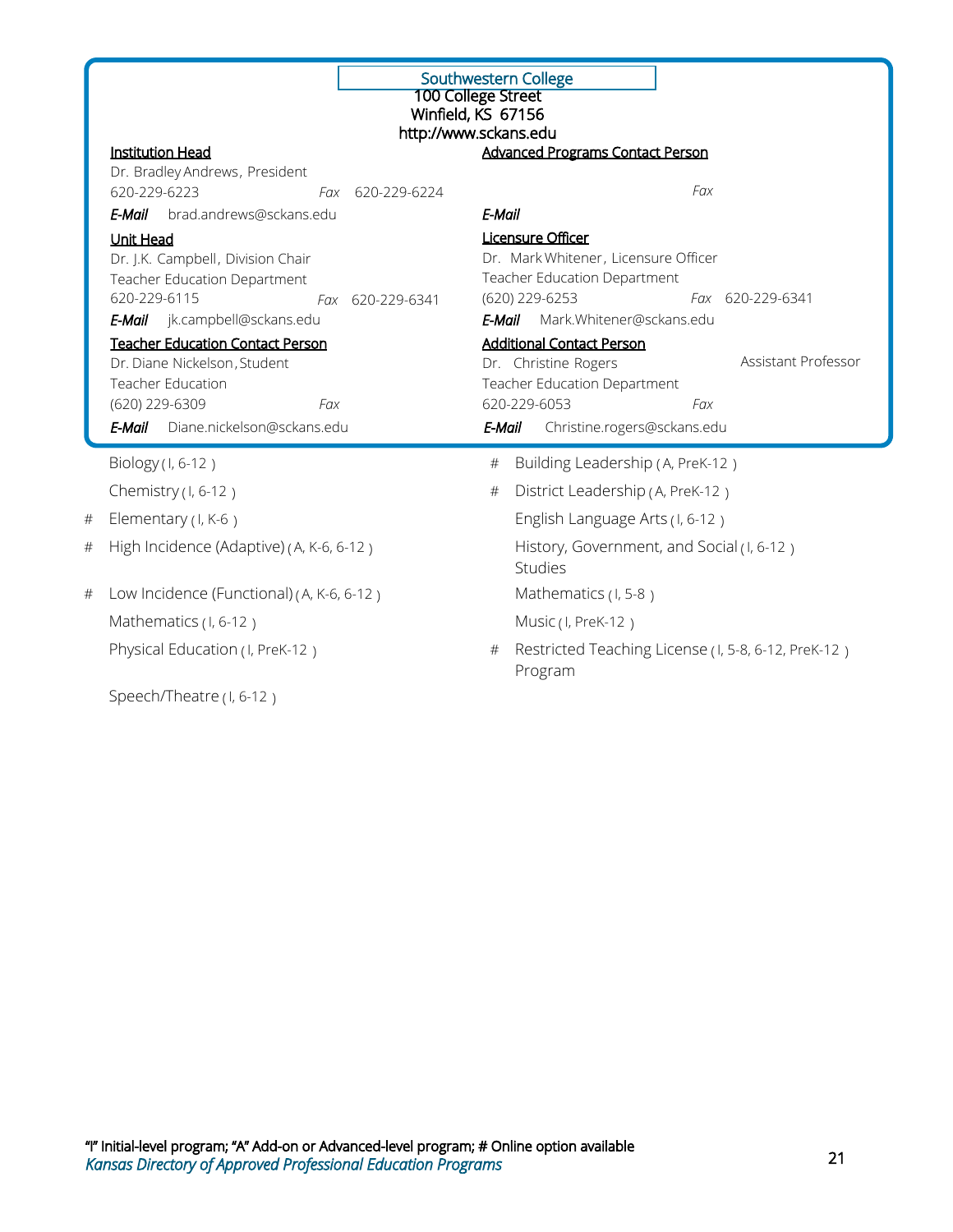|   |                                                                                | 125 W. Cooper<br>Sterling, KS 67579<br>http://www.sterling.edu | <b>Sterling College</b>                                                                            |                   |
|---|--------------------------------------------------------------------------------|----------------------------------------------------------------|----------------------------------------------------------------------------------------------------|-------------------|
|   | <b>Institution Head</b><br>Dr. Scott Rich, President<br>620-278-4213           | Fax 620-278-3188                                               | <b>Advanced Programs Contact Person</b>                                                            | Fax               |
|   | E-Mail srich@sterling.edu                                                      |                                                                | E-Mail                                                                                             |                   |
|   | Unit Head<br>Mrs. Rachel Wannamaker, Department<br>Sterling Teacher Ed Program |                                                                | <b>Licensure Officer</b><br>Dr. William Anderson, Licensure Officer<br>Sterling Teacher Ed Program |                   |
|   | 620-278-4231; 620-662-0215<br>E-Mail                                           | Fax 620-278-4375                                               | 620-278-4407<br><b>E-Mail</b> william.anderson@sterling.edu                                        | Fax 620-278-4375  |
|   | rwannamaker@sterling.edu<br><b>Teacher Education Contact Person</b>            |                                                                | <b>Additional Contact Person</b>                                                                   |                   |
|   | Mrs. Rachel Wannamaker, Director                                               |                                                                | Ms. Nancy Hicks                                                                                    | Licensure Officer |
|   | Sterling Teacher Ed Program                                                    |                                                                | Sterling Teacher Ed Program                                                                        |                   |
|   |                                                                                |                                                                | 620-278-4245                                                                                       | Fax               |
|   | 620-662-0215                                                                   | Fax 620-278-4375                                               |                                                                                                    |                   |
|   | rwannamaker@sterling.edu<br>E-Mail                                             |                                                                | E-Mail<br>nhicks@sterling.edu                                                                      |                   |
|   | Art (I, PreK-12)                                                               |                                                                | Biology (1, 6-12)                                                                                  |                   |
|   | Chemistry $(1, 6-12)$                                                          |                                                                | Elementary $(1, K-6)$<br>#                                                                         |                   |
|   | English Language Arts (I, 6-12)                                                |                                                                | Health (I, PreK-12)                                                                                |                   |
| # | High Incidence (Adaptive) (A, K-6, 6-12, PreK-12)                              |                                                                | History, Government, and Social (I, 6-12)<br>#<br><b>Studies</b>                                   |                   |
|   | Mathematics (I, 6-12)                                                          |                                                                | Music (I, PreK-12)                                                                                 |                   |
|   | Physical Education (I, PreK-12)                                                |                                                                | Speech/Theatre (I, 6-12)                                                                           |                   |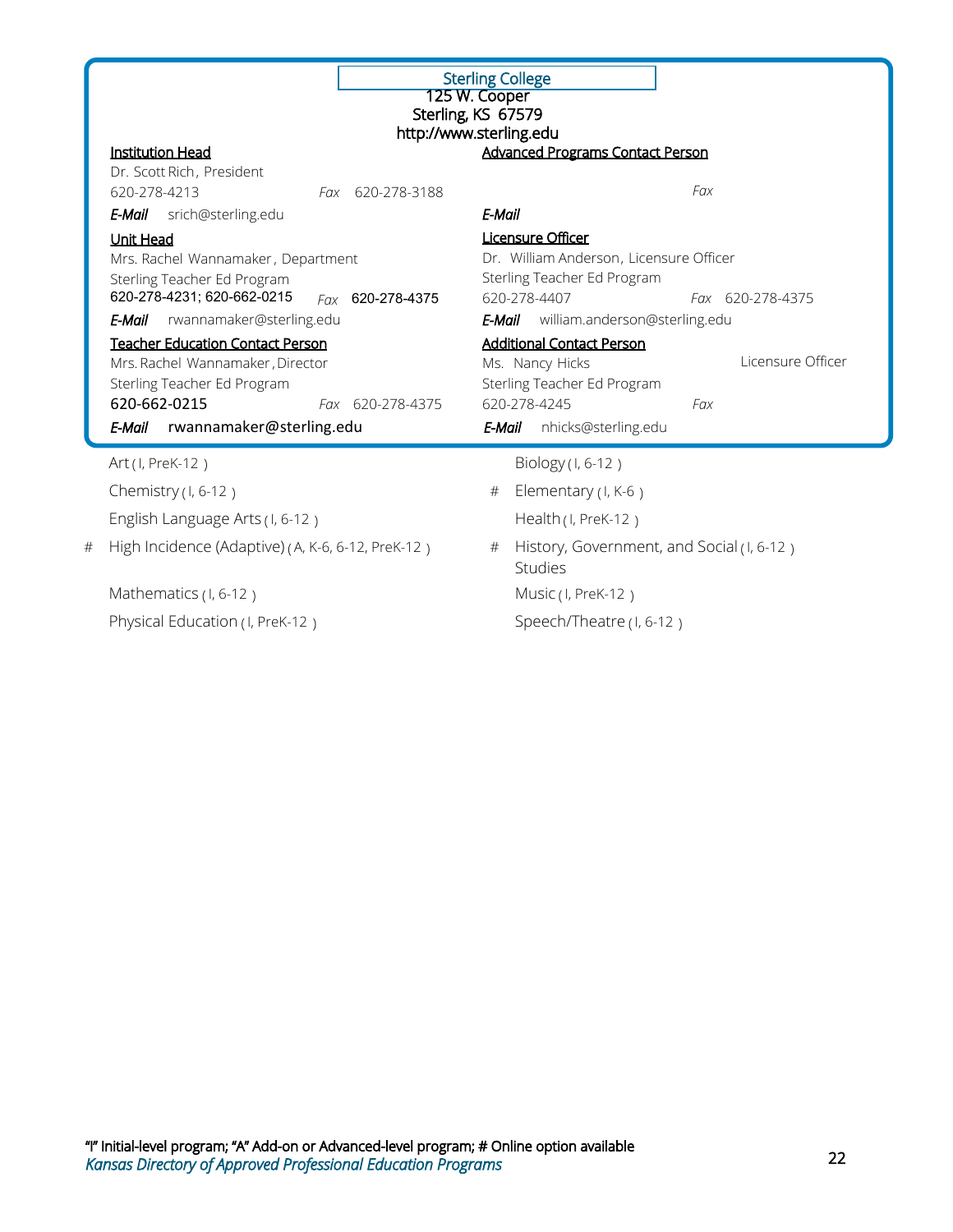| <b>Tabor College</b><br>400 South Jefferson<br>Hillsboro, KS 67063<br>http//www.tabor.edu |                                  |                                                   |  |  |
|-------------------------------------------------------------------------------------------|----------------------------------|---------------------------------------------------|--|--|
| <b>Institution Head</b>                                                                   |                                  | <b>Advanced Programs Contact Person</b>           |  |  |
| Dr. David Janzen, President                                                               |                                  |                                                   |  |  |
| 620-947-3121 x1057<br>Fax 620-947-2607                                                    | E-Mail                           | Fax                                               |  |  |
| <b>E-Mail</b> communications@tabor.edu                                                    |                                  |                                                   |  |  |
| Unit Head                                                                                 | Licensure Officer                | Lisa Moore, Licensure Officer                     |  |  |
| Lisa Moore, Unit Head<br>Education                                                        | Education                        |                                                   |  |  |
| 620-947-3121<br>Fax 620-947-2607                                                          | 620-947-3121                     | Fax 620-947-2607                                  |  |  |
| E-Mail<br>lisamoore@tabor.edu                                                             | E-Mail                           | lisamoore@tabor.edu                               |  |  |
| <b>Teacher Education Contact Person</b>                                                   | <b>Additional Contact Person</b> |                                                   |  |  |
| Lisa Moore, Unit Head                                                                     | Jessica Allen                    | Administrative                                    |  |  |
| Department of Education                                                                   |                                  |                                                   |  |  |
| 620-947-3121<br>Fax 620-947-2607                                                          |                                  | Fax                                               |  |  |
| E-Mail<br>lisamoore@tabor.edu                                                             | E-Mail                           | jessicaallen@tabor.edu                            |  |  |
| Biology (I, 6-12)                                                                         |                                  | Chemistry (I, 6-12)                               |  |  |
| Elementary (I, K-6)                                                                       |                                  | English Language Arts (I, 6-12)                   |  |  |
| Health $(1, PreK-12)$                                                                     |                                  | High Incidence (Adaptive) (A, K-6, 6-12, PreK-12) |  |  |
| History, Government, and Social (I, 6-12)<br><b>Studies</b>                               |                                  | Mathematics (I, 6-12)                             |  |  |
| Music (I, PreK-12)                                                                        |                                  | Music, Instrumental (I, PreK-12)                  |  |  |
| Music, Vocal (I, PreK-12)                                                                 |                                  | Physical Education (I, PreK-12)                   |  |  |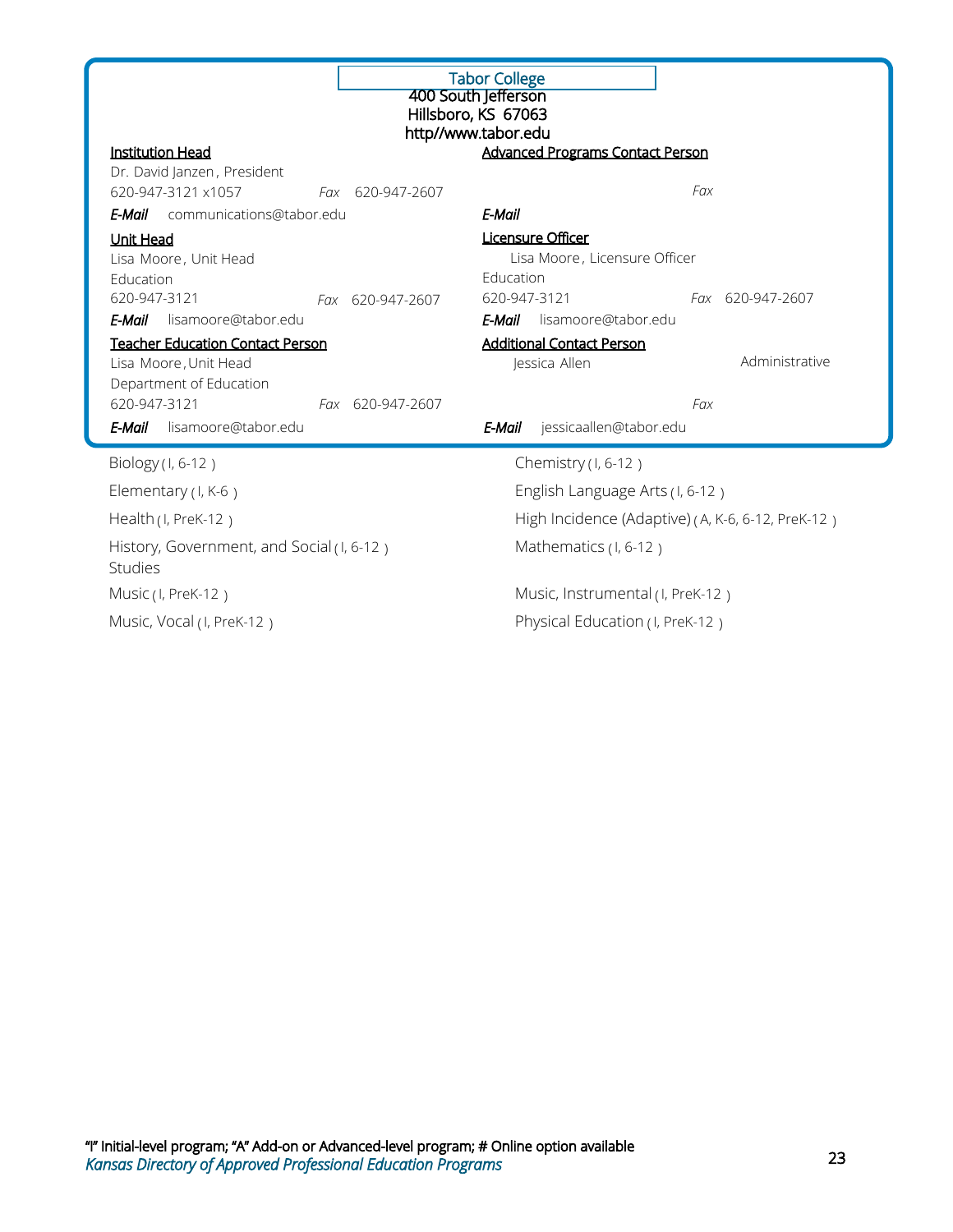|   | JR Pearson Hall, 1122 W. Campus Rd                                 | <b>University of Kansas</b>                                    |
|---|--------------------------------------------------------------------|----------------------------------------------------------------|
|   | Lawrence, KS 66045                                                 |                                                                |
|   | http://www.soe.ku.edu<br><b>Institution Head</b>                   | <b>Advanced Programs Contact Person</b>                        |
|   | Dr. Douglas Girod, Chancellor                                      | Dr. Lisa Wolf-Wendel, Associate Dean                           |
|   | 785-864-3131<br>Fax 785-864-4120                                   | 785-864-9722<br>Fax                                            |
|   | E-Mail chancellor@ku.edu                                           | lwolf@ku.edu<br>E-Mail                                         |
|   | <b>Unit Head</b>                                                   | <b>Licensure Officer</b>                                       |
|   | Dr. Rick Ginsberg, Dean<br>School of Education                     | Ms. Melissa Robinson, Licensure Officer<br>School of Education |
|   | 785-864-4297<br>785-864-5076<br>Fax                                | 785-864-9602<br>Fax 785-864-5076                               |
|   | E-Mail ginsberg@ku.edu                                             | E-Mail robinsonm@ku.edu                                        |
|   | <b>Teacher Education Contact Person</b>                            | <b>Additional Contact Person</b>                               |
|   | Dr. Kelli Thomas, Assoc. Dean<br>Teacher Education & Undergraduate |                                                                |
|   | 785-864-9681<br>Fax 785-864-5076                                   | Fax                                                            |
|   | kthomas@ku.edu<br>E-Mail                                           | E-Mail                                                         |
|   | Art (I, PreK-12)                                                   | Biology (I, 6-12)                                              |
| # | Building Leadership (A, PreK-12)                                   | Chemistry (I, 6-12)                                            |
|   | District Leadership (A, PreK-12)                                   | Early Childhood Unified (I, B-Gr3)                             |
|   | Early Childhood Unified (I, B-Kdg)                                 | Earth and Space Science (I, 6-12)                              |
|   | Elementary (I, K-6)                                                | Elementary Unified (I, K-6)                                    |
| # | English for Speakers of Other (A, PreK-12)                         | English Language Arts (I, 6-12)                                |
|   | Languages                                                          |                                                                |
|   | Foreign Language-Chinese (I, PreK-12)                              | Foreign Language-French (I, PreK-12)                           |
|   | Foreign Language-German (I, PreK-12)                               | Foreign Language-Japanese (I, PreK-12)                         |
|   | Foreign Language-Latin (I, PreK-12)                                | Foreign Language-Russian (I, PreK-12)                          |
|   | Foreign Language-Spanish (I, PreK-12)                              | High Incidence (Adaptive) (A, K-6, 6-12)<br>#                  |
|   | History, Government, and Social (I, 6-12)<br><b>Studies</b>        | Low Incidence (Functional) (A, PreK-12)                        |
|   | Mathematics (I, 5-8)                                               | Mathematics (I, 6-12)                                          |
|   | Music (I, PreK-12)                                                 | Physical Education (I, PreK-12)                                |
|   | Physics (1, 6-12)                                                  | Reading Specialist (A, PreK-12)<br>#                           |
|   | School Psychologist (A, PreK-12)                                   | Science (1, 5-8)                                               |
|   |                                                                    |                                                                |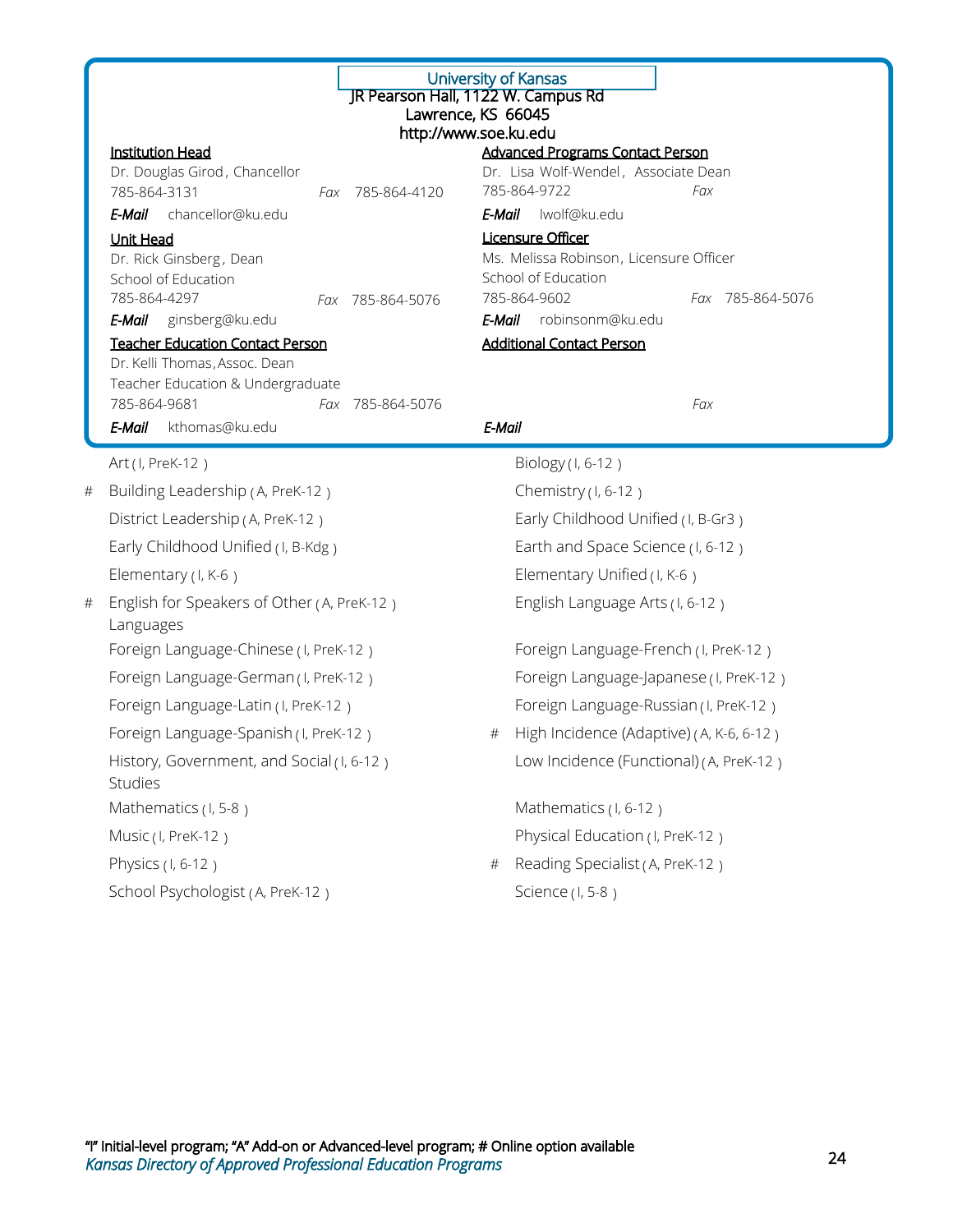| University of Saint Mary<br>4100 S 4th Street Trafficway<br>Leavenworth, KS 66048<br>http://www.stmary.edu/ |                     |                                                                                                              |  |  |
|-------------------------------------------------------------------------------------------------------------|---------------------|--------------------------------------------------------------------------------------------------------------|--|--|
| <b>Institution Head</b>                                                                                     |                     | <b>Advanced Programs Contact Person</b>                                                                      |  |  |
| Sr. Diane Steele, President                                                                                 |                     | Dr. Cheryl Reding, Chair; Licensure                                                                          |  |  |
| 913-758-6102                                                                                                | 913-758-6297<br>Fax | 913-758-6159<br>Fax                                                                                          |  |  |
| <b>E-Mail</b> steeled@stmary.edu                                                                            |                     | Cheryl.Reding@stmary.edu<br>E-Mail                                                                           |  |  |
| Unit Head<br>Dr. Cheryl Reding, Chair;<br>Department of Education<br>913-758-6159                           | Fax                 | <b>Licensure Officer</b><br>Julie Stark, Licensure Officer<br>Department of Education<br>913-758-6116<br>Fax |  |  |
| <b>E-Mail</b> Cheryl.Reding@stmary.edu                                                                      |                     | <b>E-Mail</b> Julie.Stark@stmary.edu                                                                         |  |  |
| <b>Teacher Education Contact Person</b><br>Dr. Cheryl Reding, Chair<br>Department of Education              |                     | <b>Additional Contact Person</b>                                                                             |  |  |
| 913-758-6159                                                                                                | Fax                 | Fax                                                                                                          |  |  |
| Cheryl.Reding@stmary.edu<br>E-Mail                                                                          |                     | E-Mail                                                                                                       |  |  |
| Biology (1, 6-12)                                                                                           |                     | Chemistry $(1, 6-12)$                                                                                        |  |  |
| Elementary (I, K-6)                                                                                         |                     | Elementary (K-6 Accelerated)                                                                                 |  |  |
| English Language Arts (I, 6-12)                                                                             |                     | History, Government, and Social (I, 6-12)<br><b>Studies</b>                                                  |  |  |
| Innovative/Experimental (MA Secondary Ed Innov)                                                             |                     | Mathematics (I, 6-12)                                                                                        |  |  |
| School Counselor (A, PreK-12)                                                                               |                     | Speech/Theatre (I, 6-12)                                                                                     |  |  |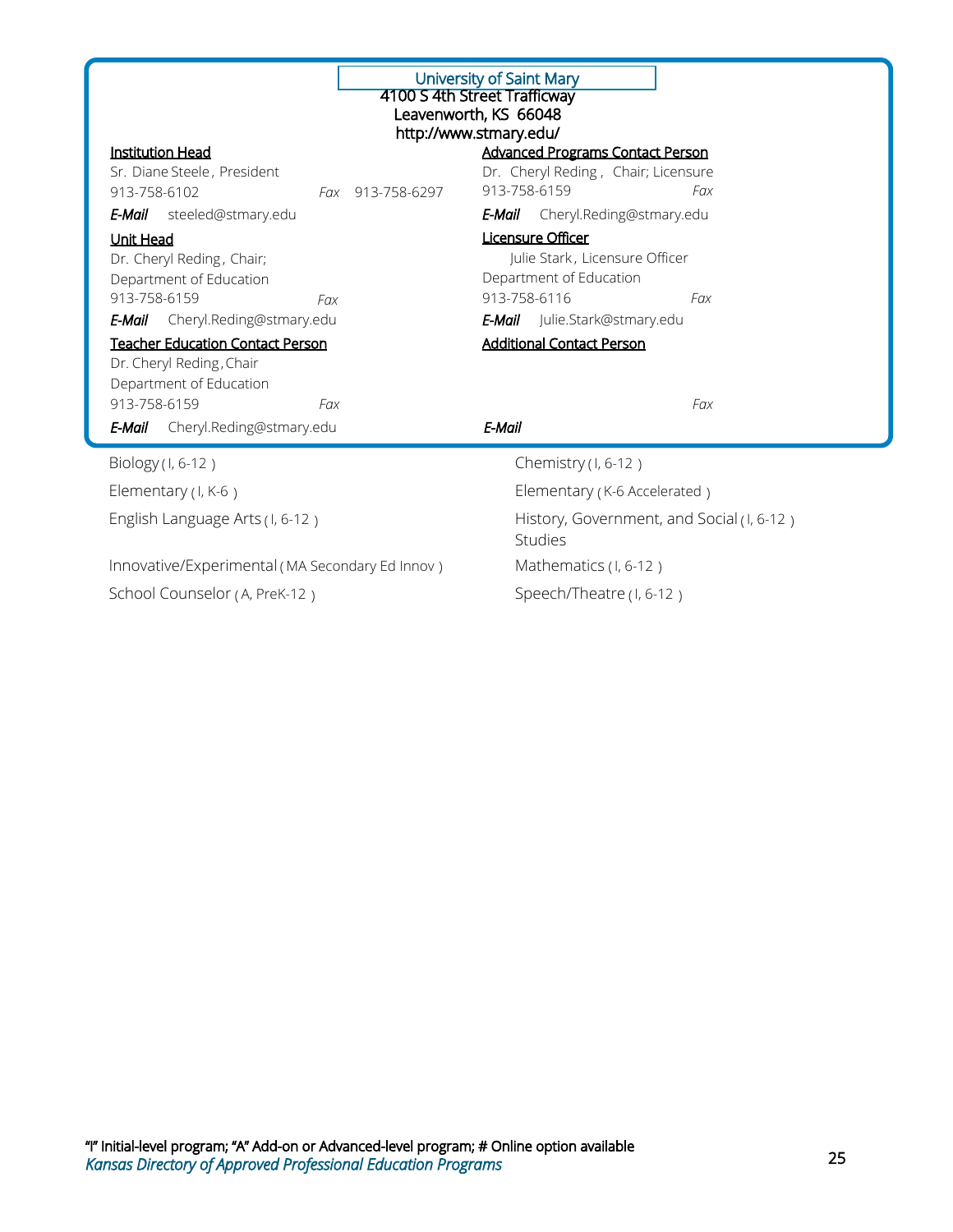|   |                                                                        | <b>Washburn University</b><br>1700 SW College Ave.<br>Topeka, KS 66621 |
|---|------------------------------------------------------------------------|------------------------------------------------------------------------|
|   |                                                                        | http://www.washburn.edu                                                |
|   | <b>Institution Head</b>                                                | <b>Advanced Programs Contact Person</b>                                |
|   | Dr. Jerry Farley, President<br>785-670-1556<br>Fax 785-670-1089        | Dr. Michael Rettig, Coordinator<br>785-670-1424<br>Fax                 |
|   | E-Mail farley@washburn.edu                                             | E-Mail<br>michael.rettig@washburn.edu                                  |
|   | <b>Unit Head</b>                                                       | Licensure Officer                                                      |
|   | Dr. Cherry Steffen, Chair                                              | Ms. Tara Porter, Licensure Officer                                     |
|   | Department of Education                                                | Department of Education                                                |
|   | 785-670-1943<br>Fax 785-670-1046<br>E-Mail cherry.steffen@washburn.edu | 785-670-1434<br>Fax 785-670-1046<br>E-Mail tara.porter@washburn.edu    |
|   | <b>Teacher Education Contact Person</b>                                | <b>Additional Contact Person</b>                                       |
|   | Dr. Cherry Steffen, Chair                                              |                                                                        |
|   | Department of Education                                                |                                                                        |
|   | 785-670-1943<br>Fax 785-670-1046                                       | Fax                                                                    |
|   | cherry.steffen@washburn.edu<br>E-Mail                                  | E-Mail                                                                 |
|   | Art (I, PreK-12)                                                       | Biology (1, 6-12)                                                      |
| # | Building Leadership (A, PreK-12)                                       | Chemistry (I, 6-12)                                                    |
| # | District Leadership (A, PreK-12)                                       | Early Childhood Unified (I, B-Gr3)                                     |
|   | Elementary (I, K-6)                                                    | English for Speakers of Other (A, PreK-12)<br>Languages                |
|   | English Language Arts (I, 5-8)                                         | English Language Arts (I, 6-12)                                        |
|   | Foreign Language-French (I, PreK-12)                                   | Foreign Language-Spanish (I, PreK-12)                                  |
| # | High Incidence (Adaptive) (A, 6-12)                                    | High Incidence (Adaptive) (A, K-6)<br>#                                |
| # | High Incidence (Adaptive) (I, K-6, 6-12 LAL)                           | History, Government, and Social (I, 5-8)<br>Studies                    |
|   | History, Government, and Social (I, 6-12)<br><b>Studies</b>            | Mathematics (I, 5-8)                                                   |
|   | Mathematics (I, 6-12)                                                  | Music (I, PreK-12)                                                     |
|   | Physical Education (I, PreK-12)                                        | Reading Specialist (A, PreK-12)<br>#                                   |
|   | Science (1, 5-8)                                                       | Speech/Theatre(I, 6-12)                                                |